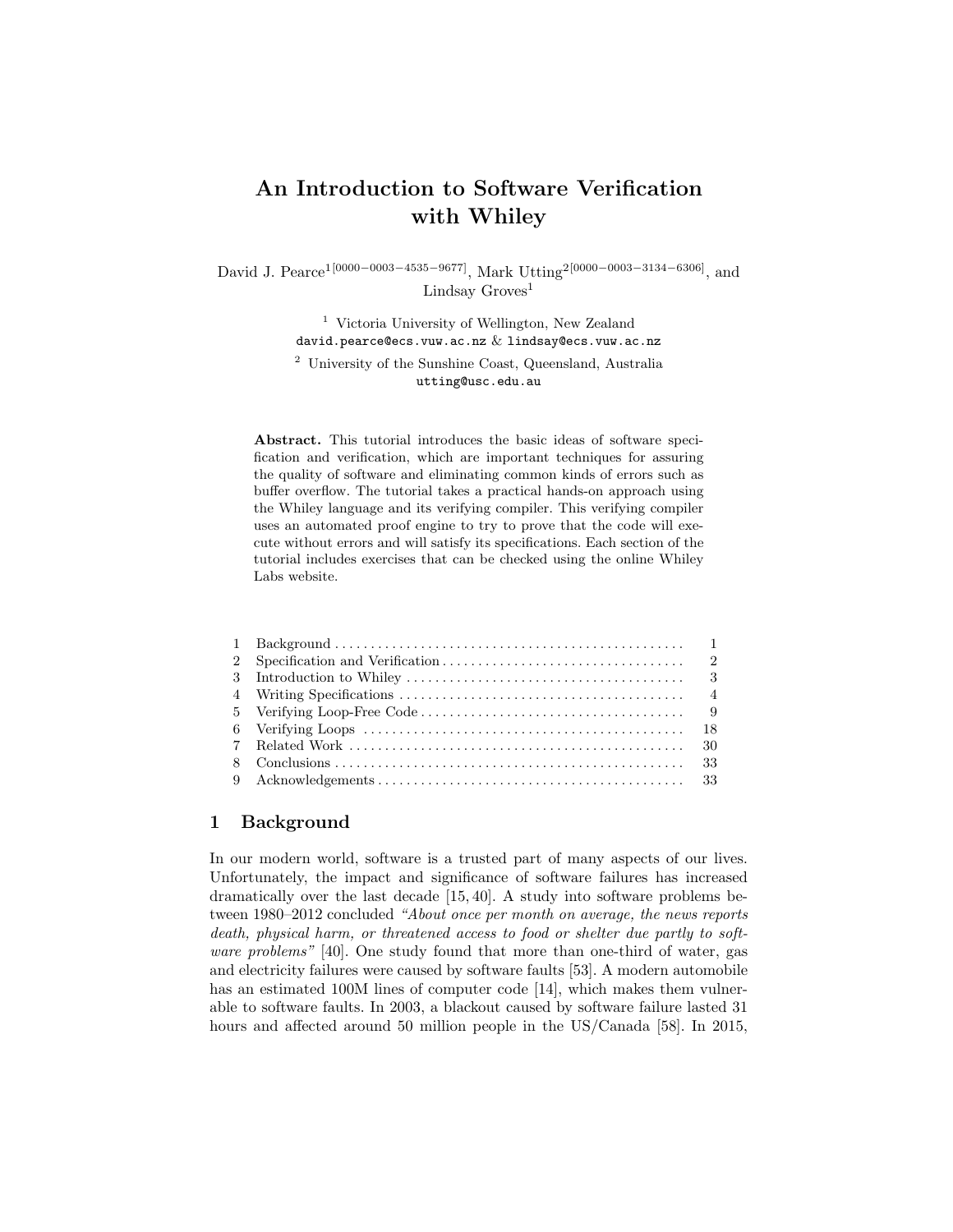a software bug was discovered in the Boeing 787 despite over a decade of development by that point and  $\approx 300$  planes in operation [35]. To mitigate the risk of catastrophic mid-flight failure, the US Federal Aviation Administration issued a directive, instructing airlines to reboot the control units on all Boeing 787s at least once every 248 days. Other similar examples include: the Therac-25 computer-operated X-ray machine, which gave lethal doses to patients [47]; the 1991 Patriot missile which hit a barracks, killing several people [32]; and the Ariane 5 rocket which exploded shortly after launch, costing the European Space Agency an estimated \$500 million [1].

Software is also important for our privacy and security. Black hats are hackers who break into computer systems for criminal purposes, such as stealing credit card numbers. Many attacks on computer systems are enabled because of hidden software bugs. One such example was the infamous Heartbleed bug disclosed in 2014 [25, 10]. This was a relatively simple software bug (in fact, a buffer overrun) found in the widely used OpenSSL cryptography library. There was concern across the internet for several reasons: firstly, a large number of people were affected (at the time, around half a million secure web servers were believed to be vulnerable); secondly, OpenSSL was an open source project but the bug had gone unnoticed for over two years. Joseph Steinberg of Forbes wrote, "Some might argue that [Heartbleed] is the worst vulnerability found (at least in terms of its potential impact) since commercial traffic began to flow on the Internet" [55].

Given the woeful state of much of the software we rely on every day, one might ask what can we as computer scientists do about it? Of course, we want to ensure that software is correct. But how? To answer this, we need to go back and rethink what software development is. When we write a program, we have in mind some idea of what this means. When we have finished our program, we might run it to see whether it appears to do the right thing. However, as anyone who has ever written a program will know: this is not always enough! Even if our program appears to work after a few tests, there is still a good chance it will go wrong for other inputs we have not yet tried. The question is: how can we be sure our program is correct?

# 2 Specification and Verification

In trying to determine whether our program is correct, our first goal is to state precisely what it should do. In writing our program, we may not have had a clear idea of this from the outset. Therefore, we need to determine a specification for our program. This is a precise description of what the program should and should not do. Only with this can we begin to consider whether or not our program actually does the right thing. If we have used a modern programming language, such as Java,  $C#$  or  $C++$ , then we are already familiar with this idea. These languages require a limited specification be given for functions in the form of types. That is, when writing a function in these languages we must specify the permitted type of each parameter and the return. These types put requirements on our code and ensure that certain errors are impossible. For example, when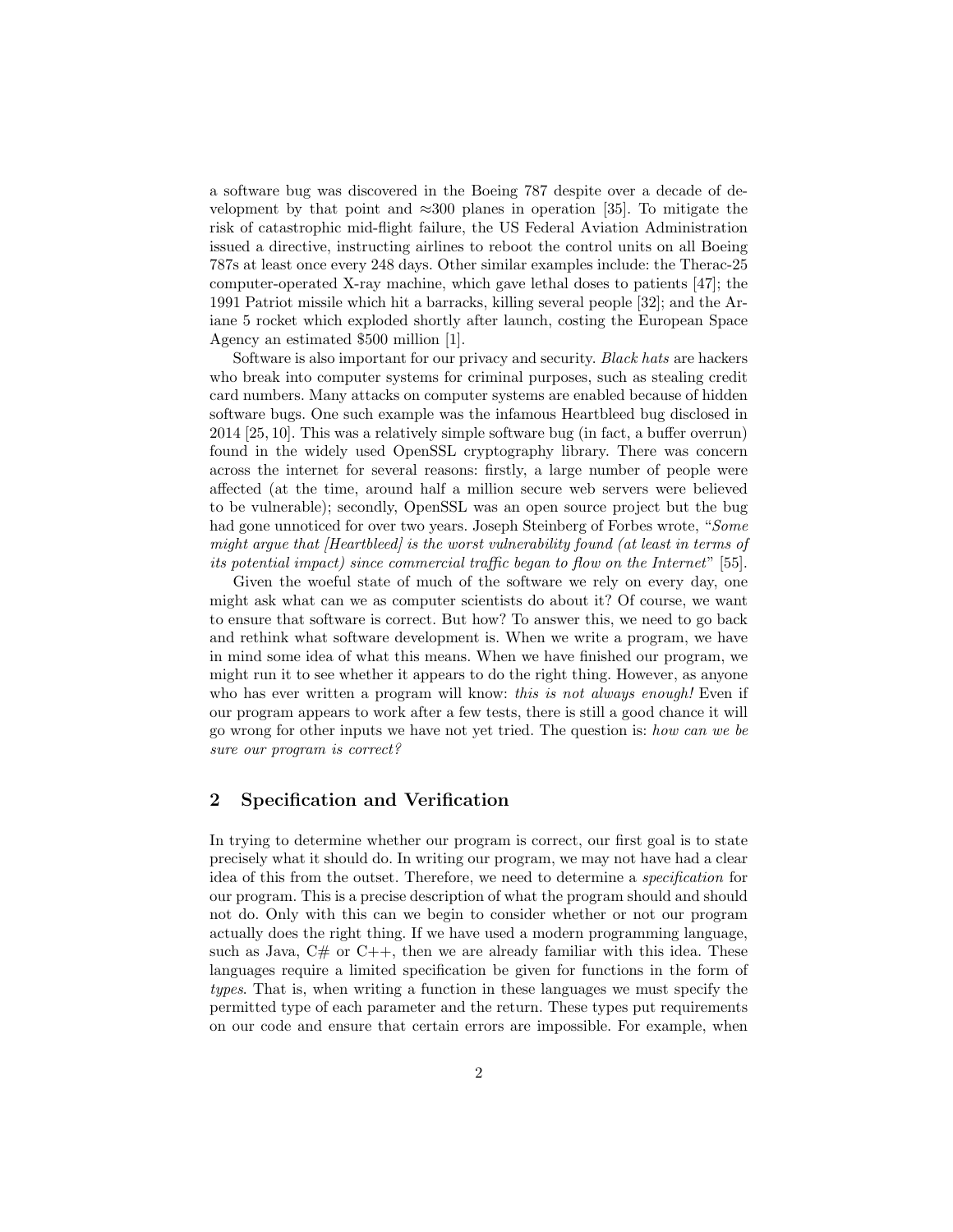calling a function we must ensure that the argument values we give have the correct type. If we fail to do this, the compiler will complain with an error message describing the problem, which we must fix before the program will compile.

Software verification is the process of checking that a program meets its specification. In this chapter we adopt a specific approach referred to as automated software verification. This is where a tool is used to automatically check whether a function meets its specification or not. This is very similar to the way that compilers for languages like Java check that types are used correctly. The tool we choose for this is a programming language called Whiley [52], which allows us to write specifications for our functions, and provides a special compiler which will attempt to check them for us automatically.

This chapter gives an introduction to software verification using Whiley. Whiley is not the only tool we could have chosen, but it has been successfully used for several years to teach software verification to undergraduate software engineering students. Other tools such as  $\text{Spark}/\text{ADA}$ ,  $\text{Dafny}$ ,  $\text{Spec}\#$ ,  $\text{ESC}/\text{-}$ Java provide similar functionality and could also be used with varying degrees of success.

# 3 Introduction to Whiley

The Whiley programming language has been in active development since 2009. The language was designed specifically to help the programmer eliminate bugs from his/her software. The key feature is that Whiley allows programmers to write *specifications* for their functions, which are then checked by the compiler. For example, here is the specification for the  $|\max()$  function which returns the maximum of two integers:

✎ ☞

```
function max(int x, int y) => (int z)
   1/ must return either x or y
   ensures x == z || y == z// return must be as large as x and y
   ensures x \le z \& x \ y \le z:
        // implementationif x > y:
            return x
       else:
10 return y
```
Here, we see our first piece of Whiley code. This declares a function called max which accepts two integers  $\boxed{\mathbf{x}}$  and  $\boxed{\mathbf{y}}$ , and returns an integer  $\boxed{\mathbf{z}}$ . The body of the function simply compares the two parameters and returns the largest. The two ensures clauses form the function's post-condition, which is a guarantee made to any caller of this function. In this case, the max function guarantees to return one of the two parameters, and that the return will be as large as both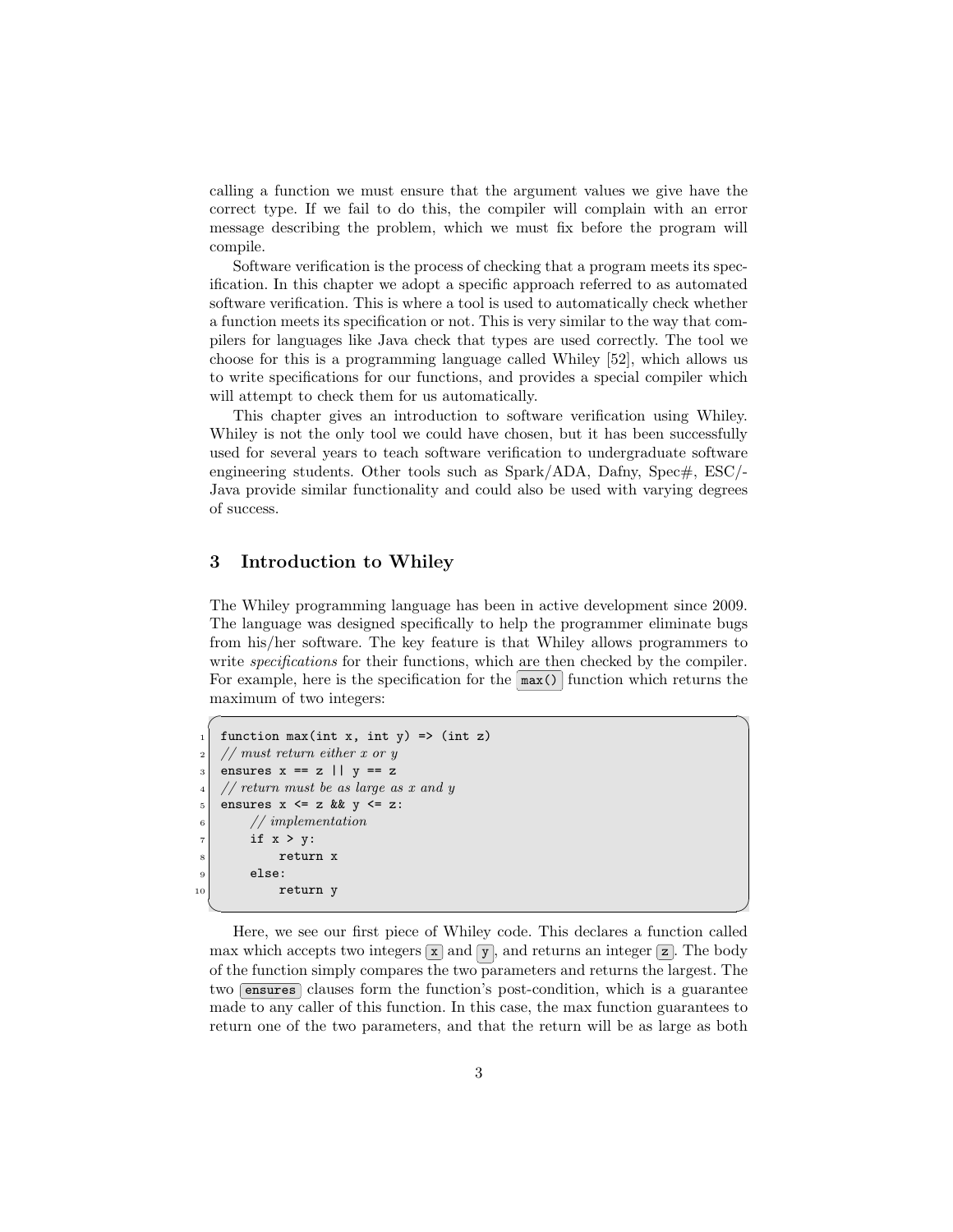of them. In plain English, this means it will return the maximum of the two parameter values.

#### 3.1 Whiley Syntax

Whilst a full introduction to the Whiley language is beyond this tutorial, we provide here a few notes relevant to the remainder. A more complete description can be found elsewhere [51].

- Indentation Syntax. Like Python, Whiley uses indentation to identify block structure. So a colon on the end of a line indicates that a more heavily indented block of statements must follow.
- Equality. Like many popular programming languages, Whiley uses a double equals for equality and a single equals for assignment. But in mathematics and logic, it is usual to use a single equality sign for equality. In this paper, we shall use the Whiley double-equals notation within Whiley programs (generally typeset in rectangles) and within statements  $S$  in the middle of Hoare triples  $\{P\} S \{Q\}$ , but just a single-equals for equality when we are writing logic or maths.
- **Arrays.** The size of an array  $\alpha$  is written as  $|\alpha|$  in Whiley, and array indexes range from  $\boxed{0}$  upto  $\boxed{aa[-1]}$
- Quantifiers. In Whiley, quantifiers are written over finite integer ranges. For example, a universal quantifier all  $\{i \text{ in } a \ldots b \mid P\}$  ranges from the lower bound  $\boxed{a}$  up to (but not including) the upper bound  $\boxed{b}$ . For example, we can specify that every item in an array  $\boxed{aa}$  is positive with  $|$  all {i in 0.. | aa| | aa[i] > 0}  $|$

When verification is enabled the Whiley compiler will check that every function meets its specification. For our  $\vert \text{max}() \vert$  function, this means it will check that the body of the function guarantees to return a value which meets the function's postcondition. To do this, it will explore the two execution paths of the function and check each one separately. If it finds a path which does not meet the postcondition, the compiler will report an error. In this case, the  $|\max()$ function above is implemented correctly and so it will find no errors. The advantage of providing specifications is that they can help uncover bugs and other, more serious, problems earlier in the development cycle. This leads to software which is both more reliable and more easily maintained (since the specifications provide important documentation).

# 4 Writing Specifications

Specifying a program in Whiley consists of at least two separate activities. Firstly, we provide appropriate specifications (called invariants) for any data types we have defined (we will discuss this further in Section 4.4). Secondly, we provide specifications in the form of *preconditions* and *postconditions* for any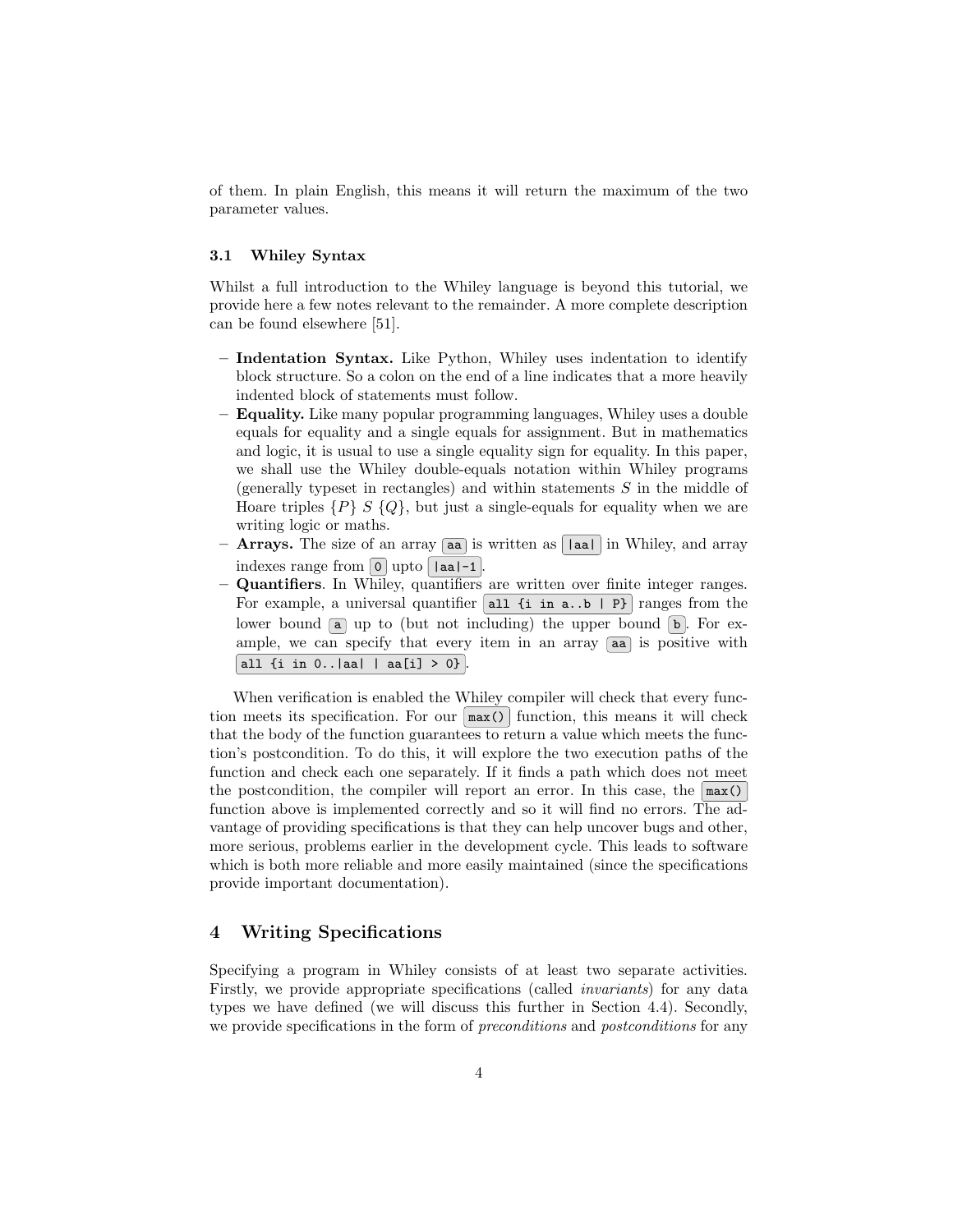functions or methods defined — which may involve defining additional data types and properties. In doing this, we must acknowledge that precisely describing a program's behaviour is extremely challenging and, oftentimes, we want only to specify some *important aspect* of its permitted behaviour. This can give us many of the benefits from specification without all of the costs.

#### 4.1 Specifications as Contracts

A specification is a contract between two parties: the client and supplier. The client represents the person(s) using a given function (or method or program), whilst the supplier is the person(s) who implemented it. The specification ties the inputs to the outputs in two ways:

- Inputs. The specification states what is required of the inputs for the function to behave correctly. The client is responsible for ensuring the correct inputs are given. If an incorrect input is given, the contract is broken and the function may do something unexpected.
- **Outputs.** The specification states what outputs must be *ensured* by a correctly behaving function. The supplier is responsible for ensuring all outputs meet the specification, assuming that correct inputs were provided.

From this, we can see that both parties in the contract have obligations they must meet. This also allows us to think about *blame*. That is, when something goes wrong, who is responsible? If the inputs to our function were incorrect according to the specification, we can blame the client. On the other hand if the inputs were correct, but the outputs were not, we can blame the supplier.

An interesting question arises about who the client and supplier are, exactly. A common scenario is where they are different people. For example, the supplier has written a library that the client is using. However, this need not be the case and, in fact, they can be the same person. For example, consider a program with one function  $f()$  that calls another  $g()$ , both of which were written by the same person. In this case, that person acts as both client and supplier: first as a client of  $g()$  (i.e. because their function  $f()$  calls  $g()$  and relies on its specification); second, they are a supplier of  $g()$  because they implemented it and are responsible for it meeting its specification. Finally, we note the special case of the top level function of a program  $(e.g., \text{main}))$  which is called the language runtime. If this function has a precondition, then it is the responsibility of the runtime to ensure this is met. A good example of this is when an array of strings are passed to represent command-line arguments. In such case, there may be a precondition that the array is not null.

Example. As an example, let us consider a function for finding the maximum  $\sqrt{2}$ value from an array of integers. Here is an informal specification for this function:

☞

<sup>1</sup> // REQUIRES: At least one item in items array

<sup>//</sup> ENSURES: Item returned was largest item in items array

function max([int] items) -> (int item)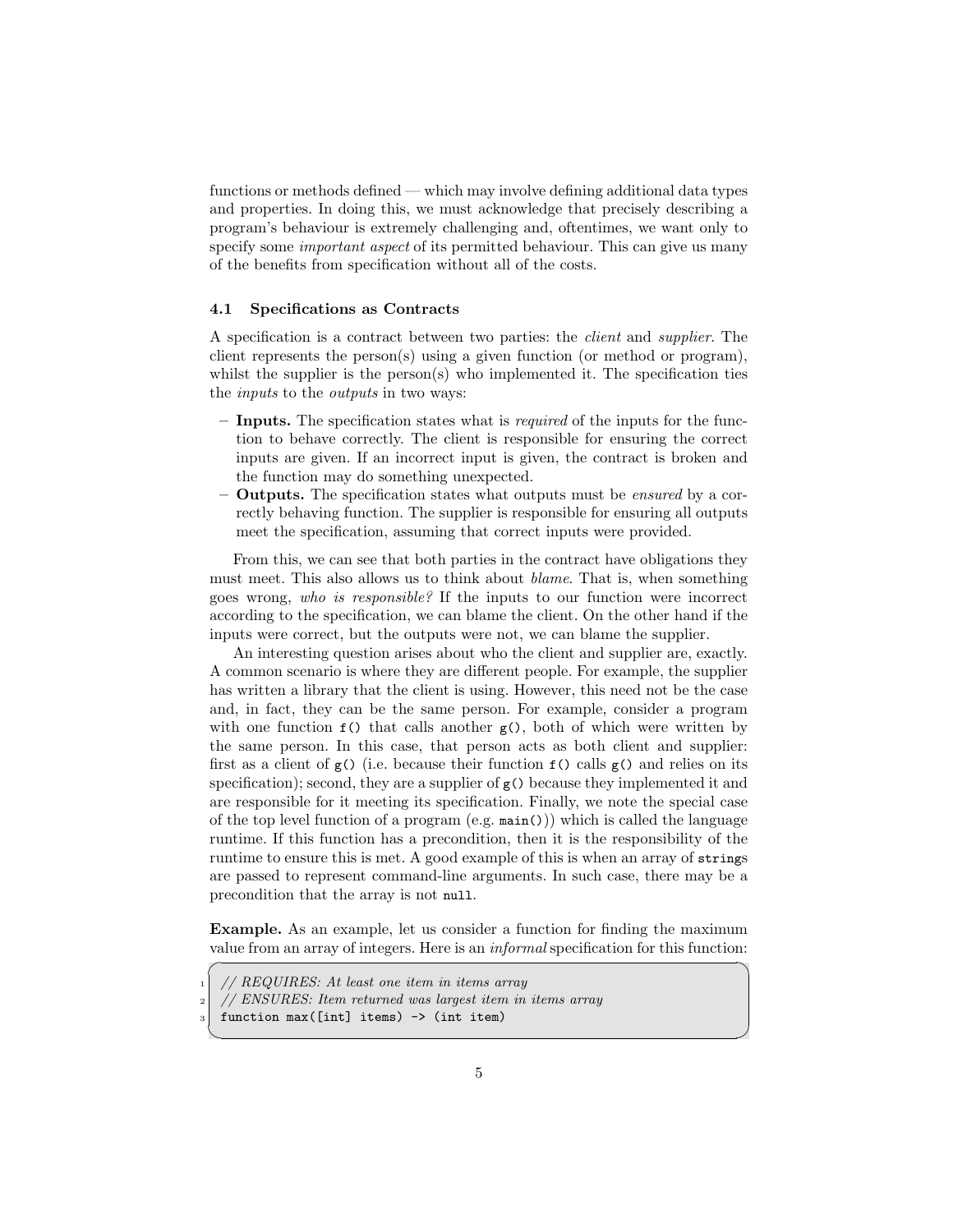We have specified our function above using comments to document: firstly, the requirements needed for the inputs — that the array must have at least one element; and, secondly, the expectations about the outputs — that it returns the largest element in the array. Thus, we could not expect the call  $\lceil \max(1) \rceil$  to operate correctly; likewise, if the call  $\left[\max([1,2])\right]$  returned  $\overline{3}$  we would say the implementation was incorrect.

### 4.2 Specifying Functions

To specify a function or method in Whiley we must provide an appropriate precondition and postcondition. A precondition is a condition over the input parameters of a function that is required to be true when the function is called. The body of the function can use this to make assumptions about the possible values of the parameters. Likewise, a postcondition is a condition over the return values of a function that is required to be true after the function body is executed.

Example. As a very simple example, consider the following specification for our  $\sqrt{2}$ function which finds the maximum value from an array of integers:

```
function max([int] items) => (int item)
1/4 At least one item in items array
3 requires |items| > 0
1/ Item returned as large as largest in items array
ensures all { i in 0 .. |items| | items[i] \le item }
// Item returned was in items array
ensures exists { i in 0 .. |items| | items[i] == item }
```
Here, the requires clause gives the function's precondition, whilst the  $\sqrt{\mathsf{ensures}}$ clauses give its postcondition. This specification is largely the same as that given informally using comments before. However, we regard this specification as being formal because, for any set of inputs and outputs, we can calculate precisely whether the inputs or outputs satify these specifications.

 $\overline{\phantom{a}}$ 

For example, consider the call  $|\max([] )|$ . We can say that the inputs to this call are incorrect, because  $\boxed{|\Pi| > 0}$  evaluates to **false**. For the informal version given above, we cannot easily evaluate the English comments to determine whether they were met or not. Instead, we rely on our human judgement for this — but, unfortunately, this can easily be wrong!

When specifying a function in Whiley, the requires clause(s) may only refer to the input parameters, whilst the  $\sqrt{\frac{1}{n}}$  clause(s) may also refer to the return parameters. Note, however, that the  $\sqrt{\frac{1}{n}}$  clause(s) always refers to the values of the parameters on entry to the function, not those which might hold at the end.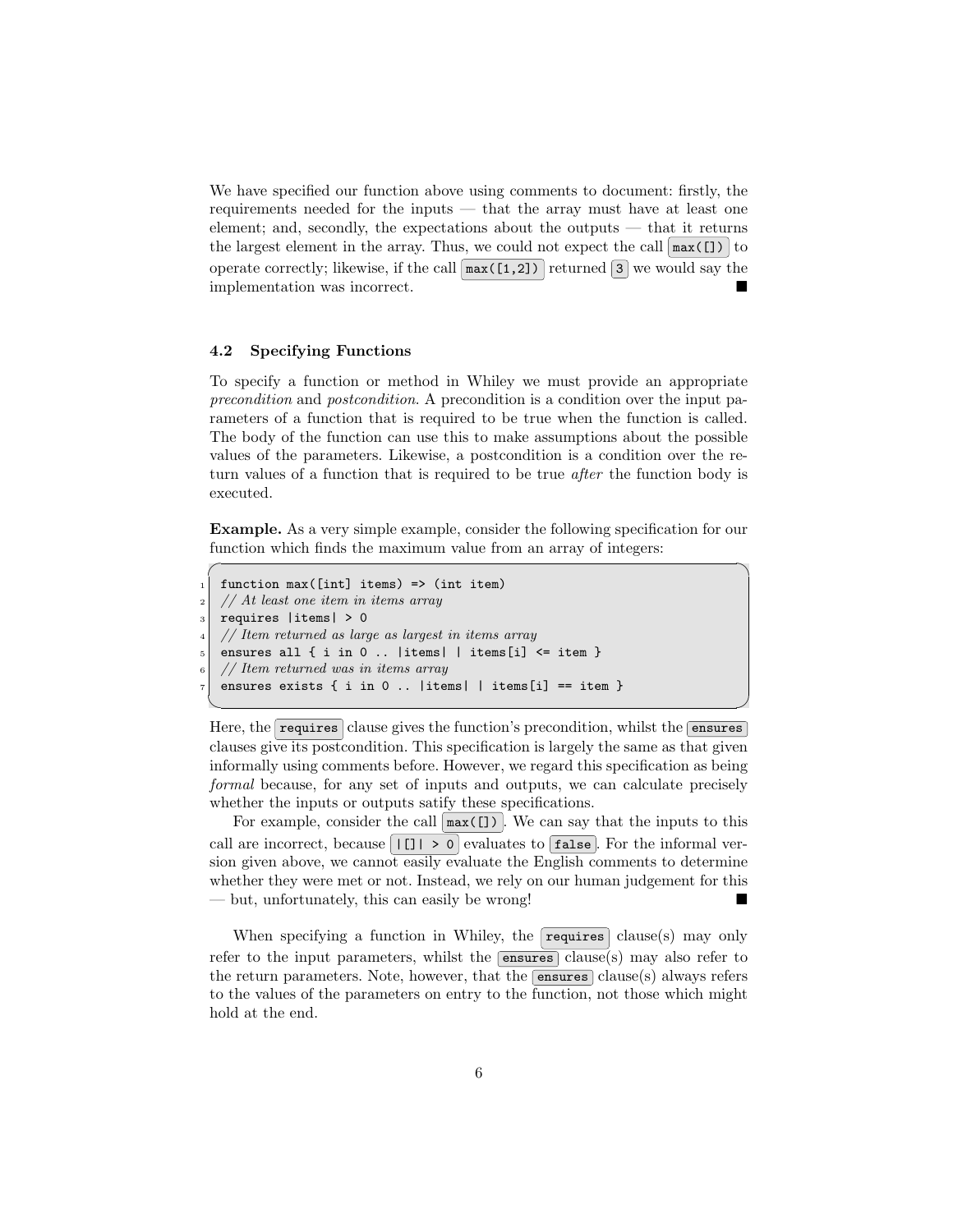#### Exercise: Absolute Value.

 $\sqrt{2}$ 

Give suitable precondition(s) and postcondition(s) for the following Whiley function, which returns the absolute value of  $\overline{x}$ . To check the answer, use the online Whiley Labs system at http://whileylabs.com.

☞

```
function abs(int x) \rightarrow (int r)
2 requires ???
3 ensures ???:
    \frac{1}{2}if x < 0:
       return -x
7 else:
       return x
 ✍ ✌
```
#### 4.3 Contractual Obligations

The main benefit of adding specification clauses ( $requires$ ) and  $\overline{ensures}$ ) to a function is that it gives us a precise contract that acts as an agreement between the client and the supplier of the function. We can now be more precise about the obligations and benefits for both parties.

- The client, who calls the function, must make certain that every input value satisfies the requires conditions (*Obligation*); and, can assume every output of the function satisfies the  $\sqrt{\mathsf{ensures}}$  conditions (*Benefit*).
- The supplier, who implements the function, must ensure all returned values satisfy the ensures conditions (*Obligation*); but, may assume that every input will satisfy the  $r_{\text{requires}}$  conditions (*Benefit*).

In both cases, the Whiley verifying compiler will check these obligations and display an error message such as "postcondition may not be satisfied" if its automatic prover cannot prove that the obligation is satisfied. This could mean either that:

- the proof obligation is false, so the code is incorrect; or
- the automatic prover is not powerful enough to prove the obligation.

In general, software correctness proofs are undecidable, especially when they involve non-trivial multiplications or other non-linear functions, so the automatic prover has a timeout (typically 10 seconds) after which it reports that it cannot prove the proof obligation. So when the Whiley compiler reports an error, it could mean an error in the code, or just that something is too hard to prove automatically. To help decide which is the case, one can ask the Whiley verifier to generate a counter-example. If it is able to generate counter-example values, then this can be inspected to see why the proof obligation is false - it could be due to an error in the code or in the specification. If the Whiley verifier cannot find any counter-example values, then it is possible that the proof obligation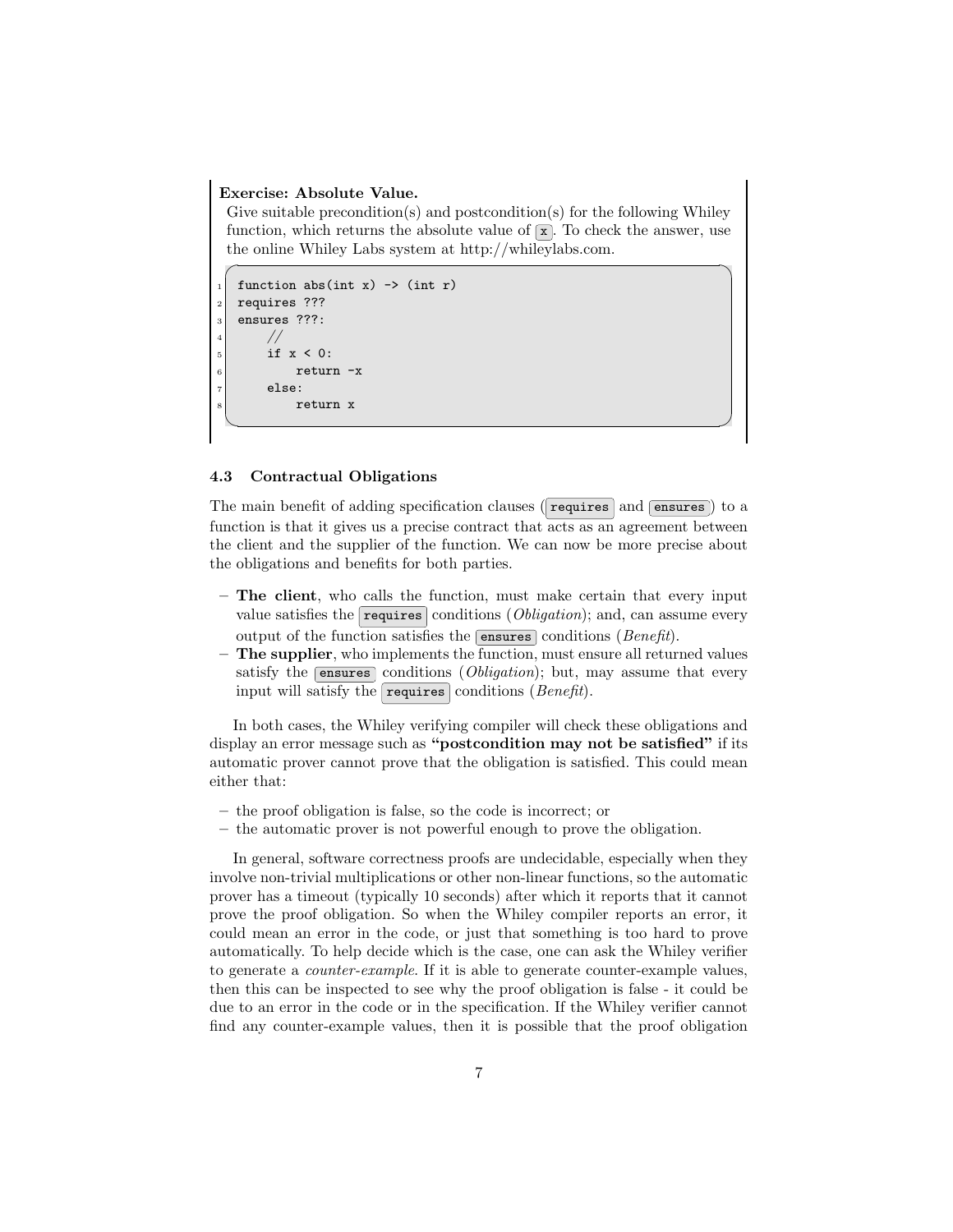is too complex for the verifier to be able to prove within its timeout limit. In this case one can: increase the timeout; or, simplify the code and specifications to make the proof obligation more obvious; or, mark this proof obligation as needing further inspection and verification by humans.

#### Exercise: Specify Binary Minimum.

Add specifications to the following  $\min()$  function that determines the minimum of its two arguments, by completing the ensures predicate.

 $\sqrt{2}$ 

 $\overline{\phantom{a}}$ 

```
function min(int x, int y) \rightarrow (int r)
   ensures ???:
|3| if x < y:
           return x
       else:
           return y
```
### Exercise: Generate Counterexample.

The following function contains a bug and fails verification. Using the counterexample feature of Whiley, identify an input which illustrates the prob lem.

☞

```
1 / Read an item from the buffer, or null if it doesn't exist
   function read(int[] buffer, int index) -> (int|null r):
|3| if index < 0 || index > |buffer|:
           return null
       5 else:
           return buffer[index]
```
# 4.4 Specifying Data Types

 $\sqrt{2}$ 

3

In Whiley, a data type is simply a set of values. Practically, the usual structured types are supported (arrays and records), as well as various primitive types such as integer and boolean. In addition, the Whiley type system allows users to specify *data invariants* as part of a type definition. For example, we could define a type called  $\lceil \overline{pos} \rceil$  that is the strictly positive integers, or a type  $\lceil \overline{percent} \rceil$  that can range only from  $0 \dots 100$ . The following example shows how we can define a rectangle type that is restricted to only allow non-empty rectangles.

 $\overline{\phantom{a}}$ 

 $\overline{\phantom{a}}$ 

```
type pos is (int x) where x > 0type Rectangle is { int x, int y, pos width, pos height }
function area(Rectangle r) \rightarrow (pos a):
    5 return r.width * r.height
```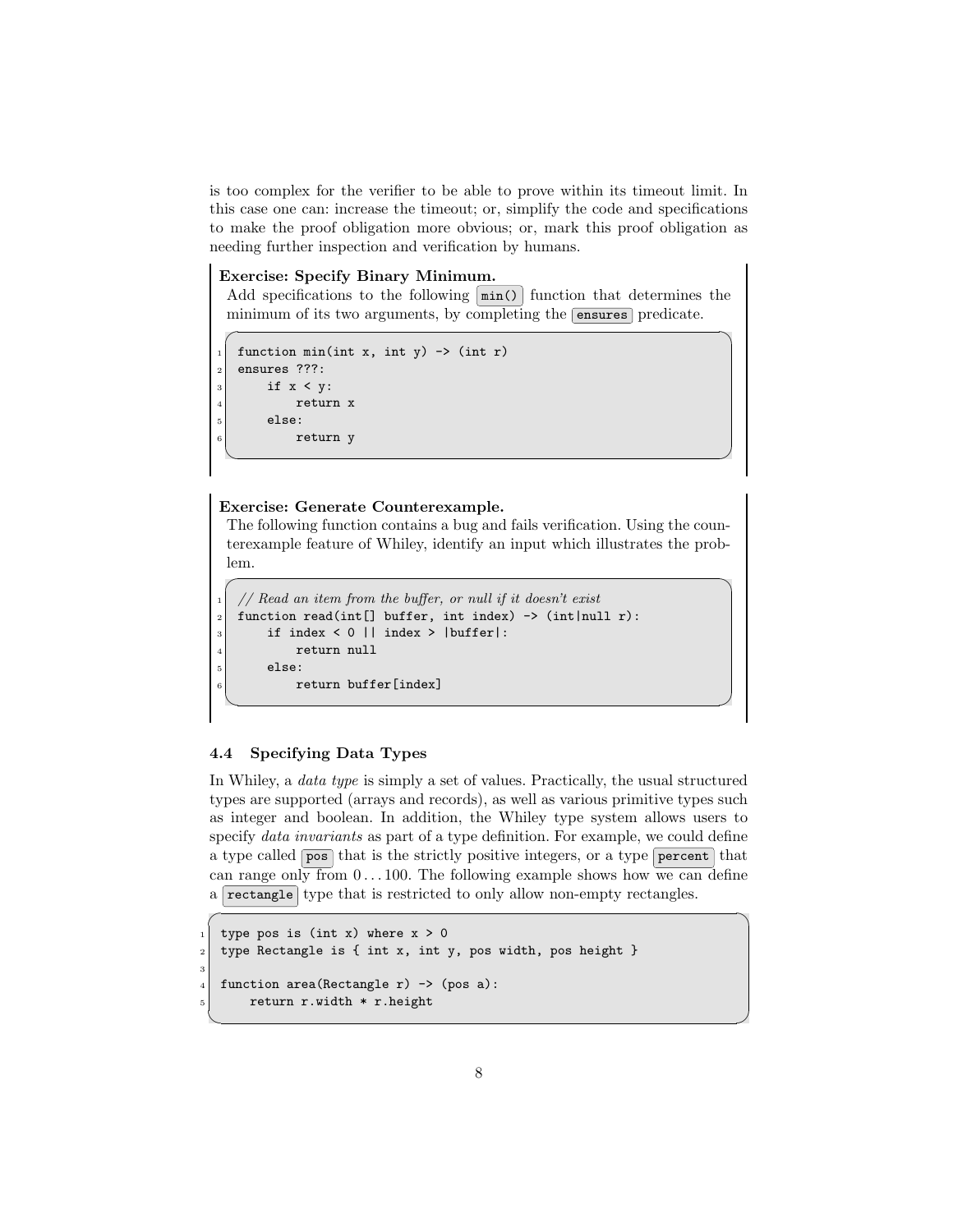#### Exercise: Rectangle Containment.

3

Complete the implementation of the following function by writing its code body. Use multiple simple if statements that return true or false. To make the exercise more challenging, check one condition at a time, and do not use logical conjunction or disjunction operators.

☞

```
\sqrt{2}type pos is (int x) where x > 0type Rect is { int x, int y, pos width, pos height }
   // Does rectangle a contain rectangle b?
   function contains(Rect a, Rect b) \rightarrow (bool r)
   ensures r == (a.x \le b.x \&x)b.x + b.width \leq a.x + a.width \&&a.y \leq b.y \&&b.y + b.height \leq a.y + a.height):
10 return true // TODO: code this using if-else statements.
```
# 5 Verifying Loop-Free Code

In this section we will practice verifying simple non-looping programs that contain just: assignment statements, variable declarations, if-else conditionals, return statements, and assertions. A key challenge here lies in understanding how the automated verification tool works. To help, we will introduce some theory — called *Hoare logic* — which provides a mathematical background for verification [34]. Whilst the verification tools can be used without understanding all the details of this theory, it is recommended to work through Sections 5.1 to 5.4 to get a deeper understanding.

 $\overline{\phantom{a}}$ 

#### 5.1 Motivating Example

We shall start with a brain teaser. Here is some Whiley code (adapted from an example by Back and von Wright [4, page 97-98]) that does some kind of transformation of two values. Try to work out what it does, and write a specification of its input-output behavior by completing the ensures predicate.

 $\overline{\phantom{a}}$ 

```
function f(int x, int y) \rightarrow (int r, int s)ensures r = 7?? && s == ???:
    x = 2 * x + yy = x - yx = x - yreturn x, y
```
This example shows that it can be quite complex to reason about a sequence of assignments. It is not always obvious what state the variables should be in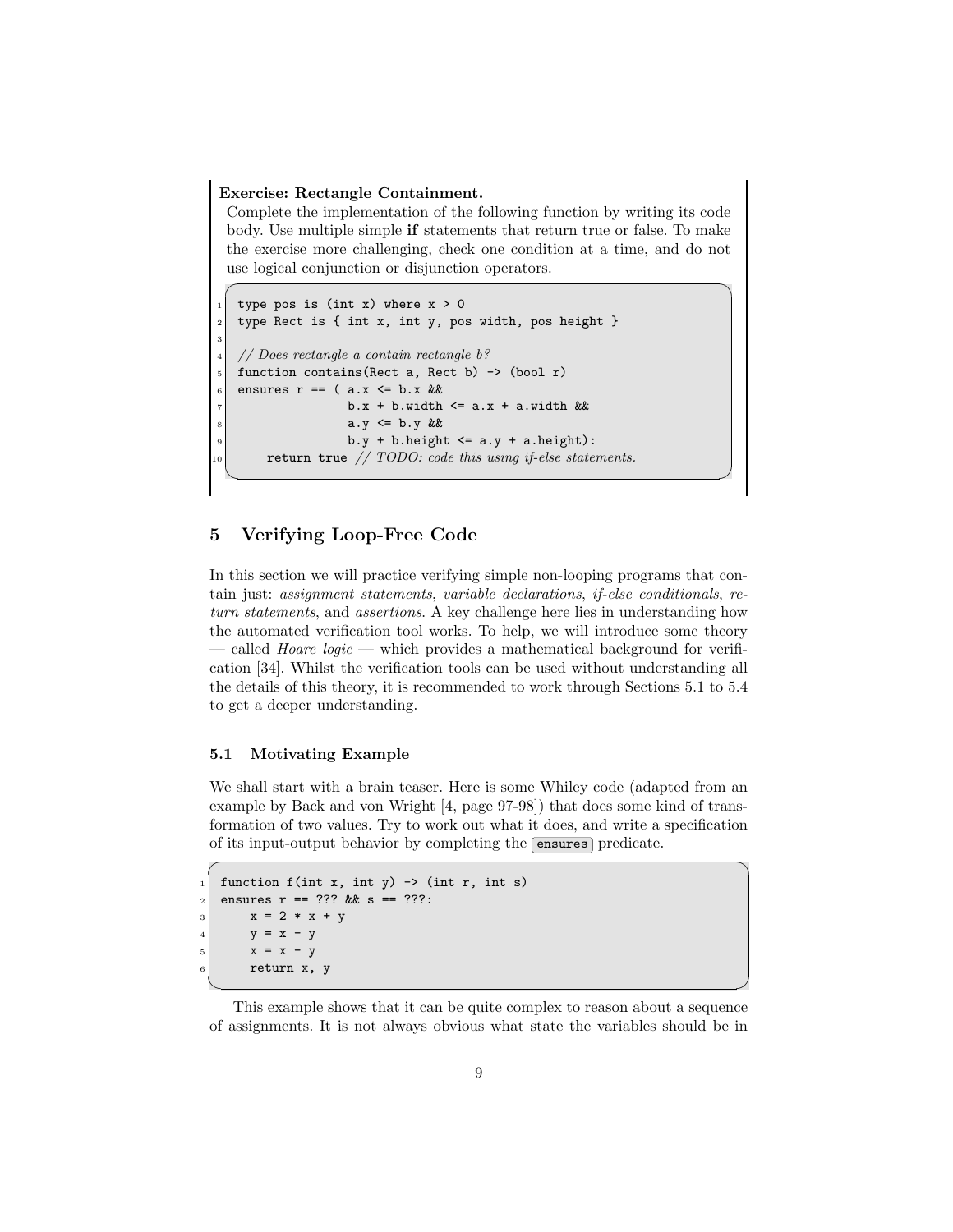between two statements. In fact, the specification of this code is remarkably simple and this will become apparently shortly. But this probably was not obvious from the rather convoluted code, which was designed to swap two variables (and double one of them) without using any temporary storage – such code was useful when embedded computers had extremely limited memory, but is rarely needed these days.

Software verification tools can sometimes immediately verify our code, even when it does have a complex sequence of assignments like this. But when there is a problem, we will sometimes need to 'debug' our program or our verification, step by step, which requires that we understand the intermediate states. So we need intermediate predicates between statements to say what should be true at that point. Whiley provides two kinds of statements which can help:

- $-\sqrt{a}$  assert e to check if e is true at that point. The verifier will attempt to prove that e is satisfied at that point and will give an error if it is not provable. Adding assertions makes the verifier work a little harder, but will never destroy the soundness of the verification.
- $\sqrt{a}$  assume  $\overline{e}$  to add an (unproven) assumption. The verifier will not attempt to prove e , but will simply assume that it is true at that point, and will use it to help verify subsequent proof obligations. Assumptions can be useful for performing 'what if' experiments with the verifier, or for helping the verifier to overcome difficult proofs that it cannot do automatically. However, assumptions allow one to override the usual verification process, so care must be taken not to introduce unsound verifications by adding incorrect assumptions.

By inserting assertions and assumptions at various points in our program, we can check our understanding of what should be true and, if necessary, can prove one scenario at a time. For example, we could use **assume** statements to focus on particular input values such as  $x == 10$  and  $y == 11$ , and an **assert** statement to check that we have done the correct calculation for those values.

 $\sqrt{2}$ 

```
function f(int x, int y) \rightarrow (int r, int s):
       assume x == 10assume y == 114 //
       x = 2 * x + yy = x - yx = x - y8 //
9 assert x == 11 & y = 2 * 10_{10} return x, y
```
But how can we find, or design, these intermediate assertions? This is where Hoare logic comes in. But, before we get to that, here is the solution for our brain teaser.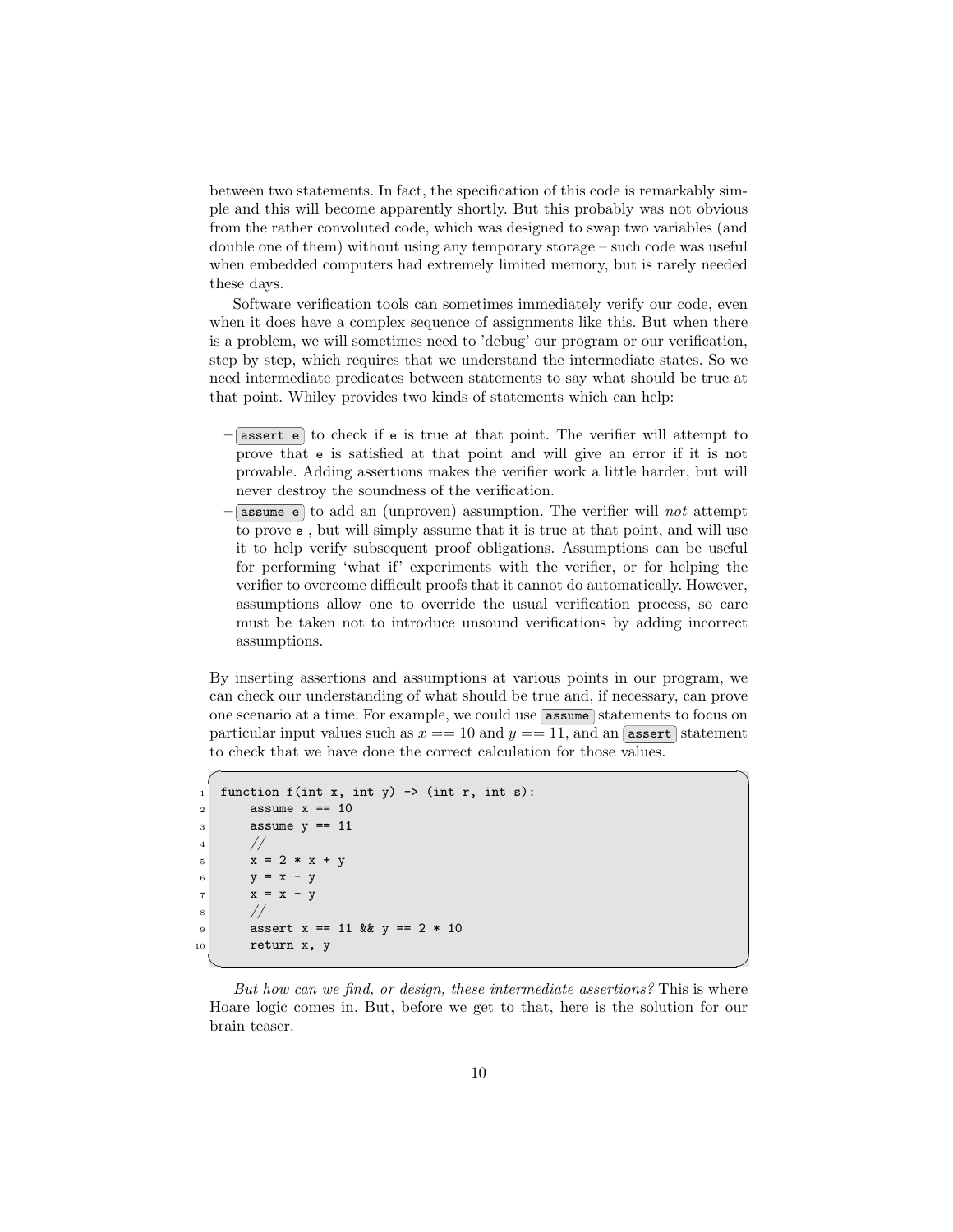```
function f(int x, int y) \rightarrow (int r, int s)ensures r == y & s == 2 * x:
    x = 2 * x + yy = x - yx = x - yreturn x, y
```
Now let's investigate the three ways that we can calculate intermediate assertions for complex sequences of code.

 $\overline{\phantom{a}}$ 

✎ ☞

#### 5.2 Hoare Logic

Hoare Logic [34] is a well-known system for proving the correctness of programs. Figure 1 presents Hoare Logic rules for the basic statements in Whiley. Note that  $p[e/x]$  means replace all free occurrences of the variable x in p by the expression e. Unlike Hoare's original logic, Figure 1 includes assert and assume statements, and loops have explicit loop invariants.

The rules are presented in terms of correctness assertions (also known as Hoare triples of the form:  $\{p\} s \{q\}$ , where p is a precondition, s is a Whiley statement, and q is a postcondition. A Hoare triple is true if whenever the precondition is true, then executing the statement establishes the postcondition. For example, consider the following Hoare triple:

$$
\left\{ x\geq 0\right\} \,x=x+1\,\left\{ x>0\right\}
$$

Here we see that, if  $x \ge 0$  holds immediately before the assignment then, as expected, it follows that  $x > 0$  holds afterwards. However, whilst this is intuitively true, it is not so obvious how this triple satisfies the rules of Figure 1. For example, as presented it does not immediately satisfy H-Assign. However, rewriting the triple is helpful here:

$$
\Big\{x+1>0\Big\}\;x=x+1\;\Big\{x>0\Big\}
$$

The above triple clearly satisfies H-Assign since  $(x > 0)(x + 1/x)$  simplifies to  $x + 1 > 0$ , which is the same as our precondition. Furthermore, we can obtain the original triple from this triple via H-CONSEQUENCE (i.e. since  $x+1>0 \implies$  $x \geq 0$ ).

#### 5.3 Calculating Backwards Through Assignments

The rules of Figure 1 naturally give rise to an approach where we calculate preconditions from postconditions. Whilst this may seem unnatural at times, it is rather convenient. We can take this further and consider the weakest precondition that can be calculated. This is the weakest condition  $p$  that guarantees that if it is the case that statement s terminates, then the final state will satisfy q.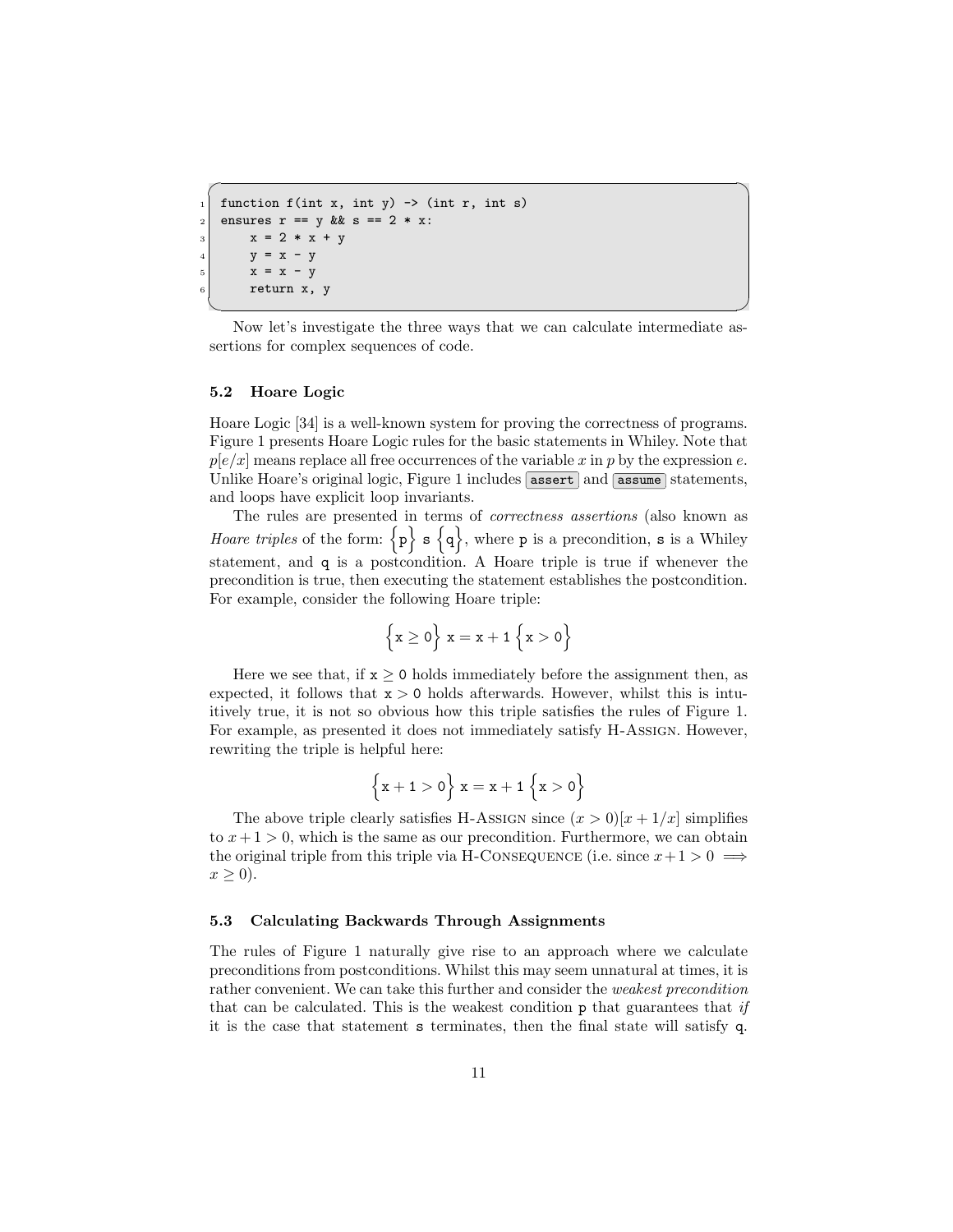$$
\frac{p \implies e}{\{p\} \text{ assert } e \{p\}} \text{ (H-ASSERT)} \qquad \frac{\{p\} \text{ assume } e \{p \land e\}}{\{p \} \text{ assume } e \{p \land e\}} \text{ (H-ASSUME)} \}
$$
\n
$$
\frac{\{p\} s_1 \{r\} \{r\} s_2 \{q\}}{\{p \} s_1 s_2 \{q\}} \text{ (H-SEQUENCE)}
$$
\n
$$
\frac{\{p\} s_1 \{r\} \{r\} s_2 \{q\}}{\{p \} s_1 s_2 \{q\}} \text{ (H-SEQUENCE)}
$$
\n
$$
\frac{\{p \land e_1\} s_1 \{q\}}{\{p \} s_1 s_2 \{q\}} \text{ (H-SEQUENCE)}
$$
\n
$$
\frac{\{p \land e_1\} s_1 \{q\}}{\{p \} s_1 \{q\}} \text{ (H-IF)}
$$
\n
$$
\frac{\{p \land e_1\} s_1 \{q\}}{\{p \} \text{ if } (e_1) (s_1) \text{ else } (s_2) \{q\}} \text{ (H-IF)}
$$
\n
$$
\frac{\{e_1 \land e_2\} s \{e_2\}}{\{e_2\} \text{ while } (e_1) \text{ where } e_2 \text{ (s) } \{-e_1 \land e_2\}} \text{ (H-WHILE)}
$$

Fig. 1. Extended rules of Hoare Logic.

The rule H-Assign for assignment statements demonstrates this most clearly. Consider the following:

$$
\Big\{???\Big\}\ x=y+1\ \Big\{x>0\Big\}
$$

To apply rule H-Assign here, we simply substitute all occurrences of x in the postcondition with  $y + 1$  (i.e. the expression being assigned) to give:

$$
\Big\{y+1>0\Big\}\;x=y+1\;\Big\{x>0\Big\}
$$

At this point, we have a simple mechanism for calculating the weakest precondition for a straight-line sequence of statements.

#### Exercise: Calculating Backwards.

Work backwards from the through the following sequence of Hoare triples calculating the weakest precondition before each assignment. Upon reaching the start, one should find the precondition simplifies to true.

$$
\{??\} a = (2 * x) + y \{??\} b = a - y \{(a - b) == y \land b == 2 * x\}
$$

Variable Versions. Since Whiley is an imperative language, it permits variables to be assigned different values at different points. Whilst the rules of Hoare logic accomodate this quite well, there are some limitations. In particular, we often want to compare the state of a variable before and after a given statement.

The following illustrates this: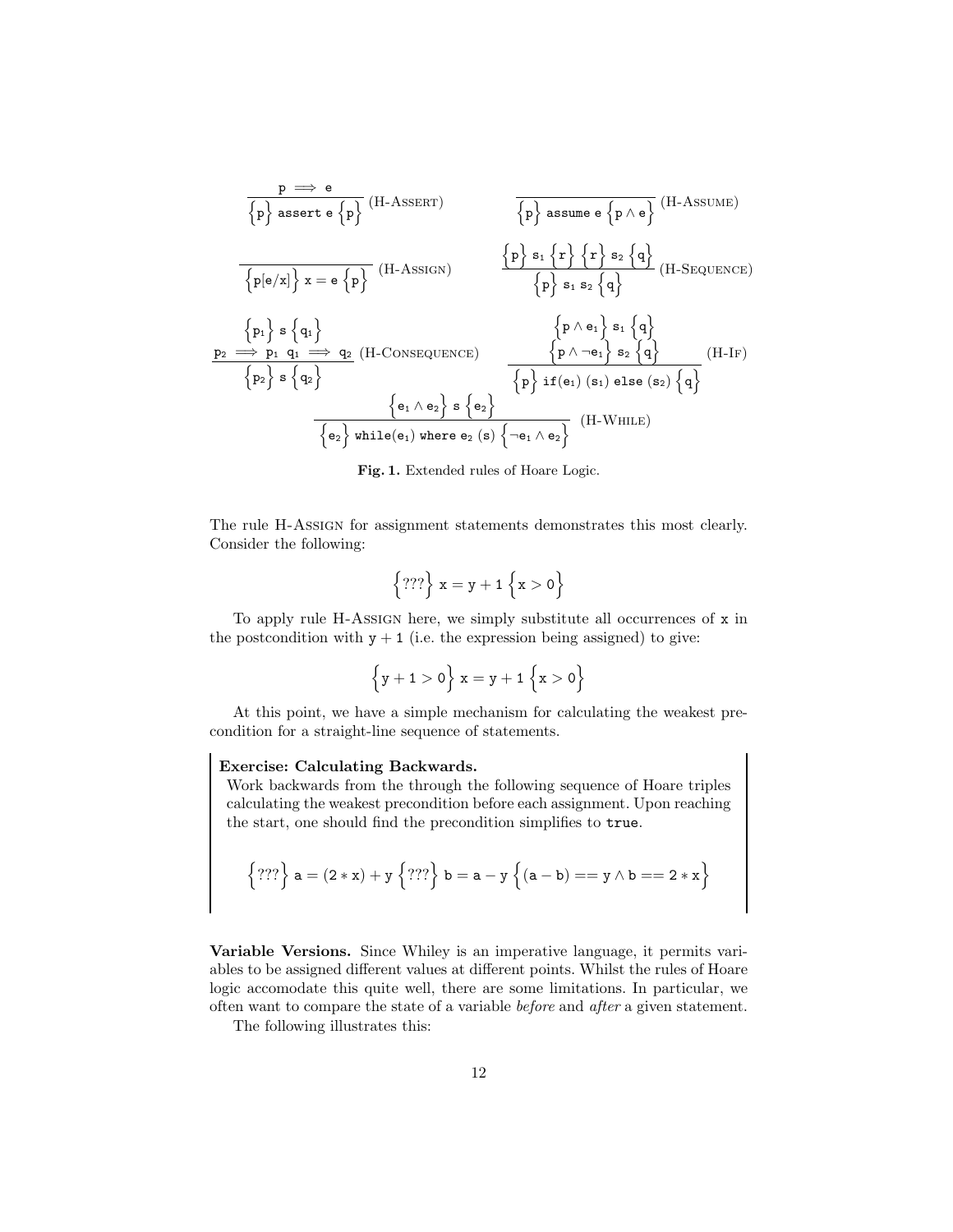function increment(int  $x$ ) -> (int y) ensures  $y > x$ :  $3 \times x = x + 1$ return x

We can express the above program as a straight line sequence of Hoare triples where the return x is represented as  $y = x$  (i.e it is treated as an assignment to the return variable):

✎ ☞

 $\overline{\phantom{a}}$ 

$$
\left\{ ? ? ? \right\} \, x=x+1 \, \left\{ x>x \right\} \, y=x \, \left\{ y>x \right\}
$$

However, there must be a problem since the intermediate assertion  $x > x$  is clearly false. So what went wrong? The problem lies in our formulation of the postcondition in the final assertion. Specifically, in the final assertion, x refers to the value of variable x at that point. However, in the ensures clause,  $\bar{x}$  refers to the value of  $\bar{x}$  on entry.

In order to refer to the value of a variable on entry, we can use a special *version* of it. In this case, let  $x_0$  refer to the value of variable x on entry to the function. Then, we can update our Hoare triples as follows:

$$
\Big\{x+1>x_0\Big\}\;x=x+1\,\Big\{x>x_0\Big\}\;y=x\,\Big\{y>x_0\Big\}
$$

By assuming that  $x = x_0$  on entry to the function, we can see the weakest precondition calculated we've calculated above is satisfied.

#### 5.4 Calculating Forwards Through Assignments

An alternative approach is to propagate predicates *forward* through the program. For a given precondition, and a statement s, we want to find the strongest postcondition that will be true after s terminates. This turns out to be a little more challenging than calculating weakest preconditions. Consider this program:

$$
\Big\{0\leq x\leq y\Big\}\ x=1\ \Big\{??\}\Big\}
$$

From the precondition to this statement, one can infer that y is non-negative. But, how to update this and produce a sensible postcondition which retains this information? The problem is that, by assigning to x, we are losing information about its original value and relationship with y. For example, substituting x for 1 as we did before gives  $0 \leq 1 \leq y$  which is certainly incorrect, as this now implies y cannot be zero (which was permitted before). The solution is to employ Floyd's rule for assignments [30]:

$$
\Big\{p\Big\}\ x = e\ \Big\{\exists v.(p[v/x]) \wedge x = e[v/x]\Big\}
$$

This introduces a new variable v to represent the value of x before the assignment and, hence, provide a mechanism for retaining all facts known beforehand. For above example, this looks like: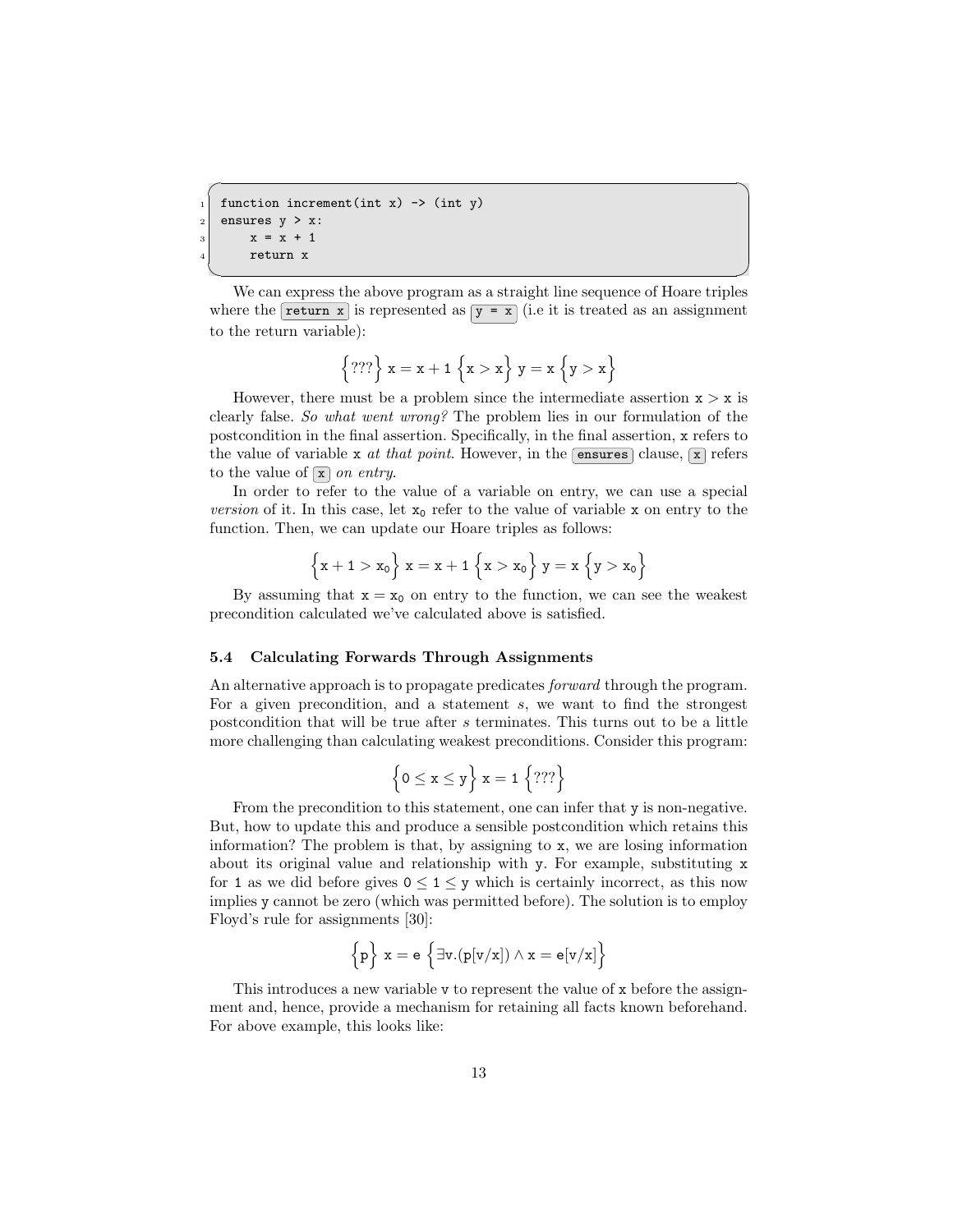$$
\Big\{0\leq x\leq y\Big\}\ x=1\ \Big\{\exists v.(0\leq v\leq y)\wedge x=1\Big\}
$$

With this postcondition, we retain the ability to infer that y is non-negative. Unfortunately, the postcondition seems more complex. To simplify this, we can employ the idea of variable versioning from before:

$$
\Big\{0\leq x\leq y\Big\}\ x=1\ \Big\{0\leq x_0\leq y\wedge x=1\Big\}
$$

Here,  $x_0$  represents the value of x before the assignment. We are simply giving a name  $(x_0)$  to the value that Floyd's Rule claims to exist. Technically this is called 'skolemization'. Observe that, with multiple assignments to the same variable, we simply increment the subscript of that variable each time it appears on the left-hand side of an assignment statement. The following illustrates this:

$$
\Big\{0\leq x\Big\}\ x=x+1\ \Big\{0\leq x_0\wedge x=x_0+1\Big\}\ x=0\ \Big\{0\leq x_0\wedge x_1=x_0+1\wedge x=0\Big\}
$$

### Exercise: Calculating Forwards.

Work forwards through the following Hoare triples for a sequence of assignment statements, calculating the strongest postcondition after each assignment.

$$
\left\{\mathtt{true}\right\}\,x = (2 * x) + y\left\{???\right\}\,y = x - y\left\{???\right\}\,x = x - y\left\{???\right\}
$$

Doing this, it should be possible to establish the postcondition for the function  $\vert f() \vert$  above.

This approach of strongest postconditions with variable versions is essentially how the Whiley verifier analyzes each path through the Whiley code. In fact, when looking at a counter-example from the verifier for a proof that fails (for whatever reason), one will sometimes see numbered versions of some variables, referring to their intermediate values. One reason for using this strongest postcondition approach in preference to the weakest precondition approach is that the strongest postcondition approach typically generates multiple smaller proof obligations rather than one large proof obligation, which helps to make error messages more precise and helpful.

#### 5.5 Reasoning about Control-Flow

Reasoning about conditional code, such as if-else statements, is similar to reasoning about a single sequence of code, except that we now have two or more possible execution sequences. So we must reason about each possible sequence. To do this, we use the following three principles:

- Within the true branch the condition is known to hold;
- Within the false branch the condition is known to not hold;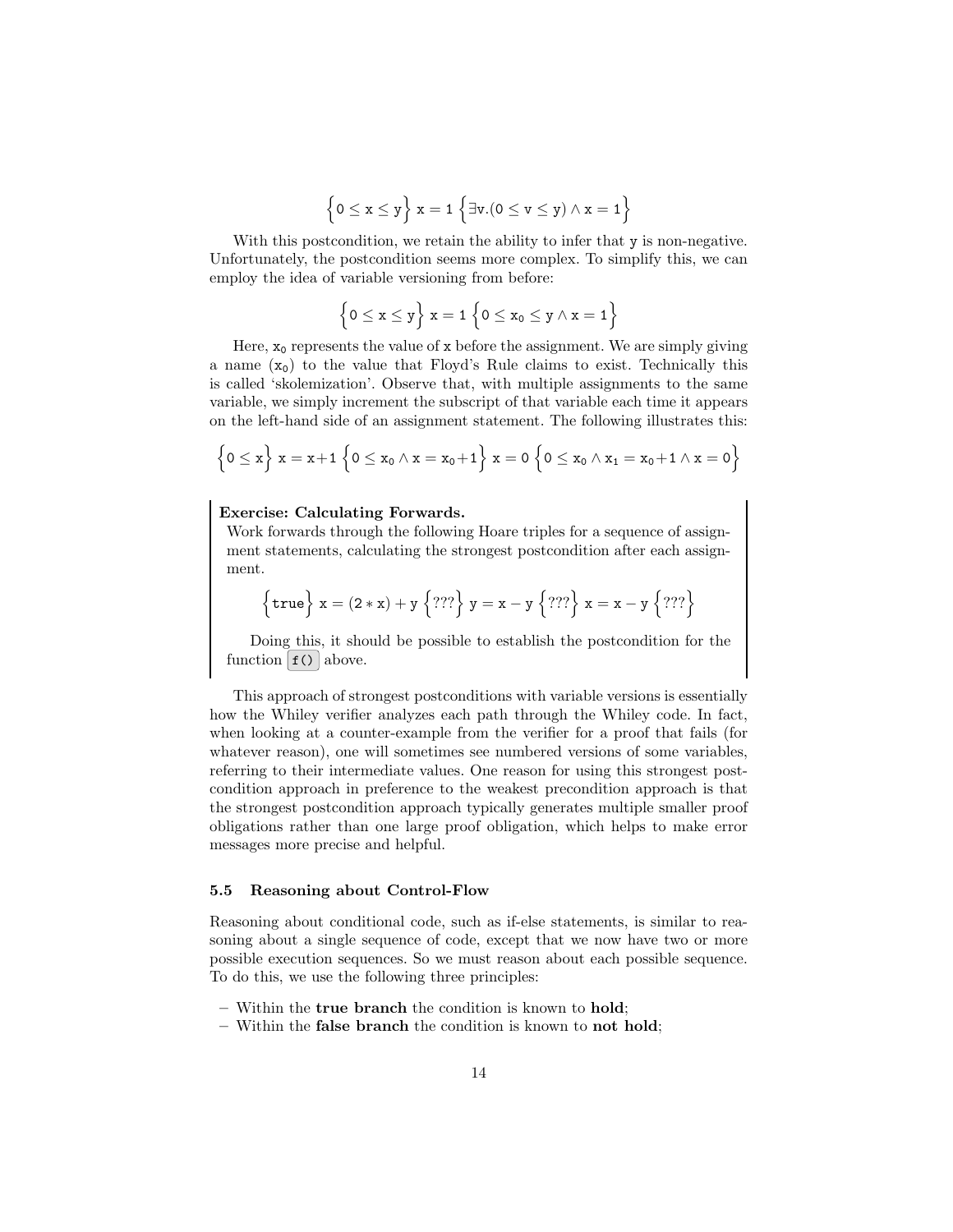– Knowledge from each branch can be combined afterwards using disjunction.

The following illustrates what assertions are true at each point in the code. Note how the assertion after the whole if-else block is simply the disjunction of both branches, and from this disjunction we are able to prove the desired  $\overline{a}$ postcondition  $z \geq 0$ .

assume  $y \ge 0$ 2 // if  $x \ge 0$ : //  ${x \ge 0 \land y \ge 0}$  $z = x + y$  $\frac{1}{x} \geq 0 \land y \geq 0 \land z == x + y$ else:  $// {x < 0 ∧ y ≥ 0}$  $z = y - x$ 10  $// {x < 0 \land y \ge 0 \land z == y - x}$  $11$ 12 //  $\{(x \ge 0 \land y \ge 0 \land z == x + y) \lor (x < 0 \land y \ge 0 \land z == y - x)\}$  $|13|$  assert z >= 0

 $\overline{\phantom{a}}$ A return statement terminates a function and returns to the calling function. Since execution does not continue in the function after the return, our reasoning about sequences of code also stops at each return statement. At that point, we must prove that the postcondition of the whole function is satisfied. The  $\sqrt{2}$ following example illustrates this:

```
function abs(int x) \rightarrow (int r)
2 ensures r >= 0:
       \frac{1}{2}if x \ge 0:
            // {x ≥ 0}return x
7 //
        // {x < 0}return -x
```
### Exercise: Return Statement.

 $\sqrt{2}$ 

Answer the following questions about this Whiley program. (After having written the answers, sample solutions are available in Appendix A.)

☞

```
function inc(int x) -> (int r)
|2| ensures x < r:
3 \times x = x + 1return x
\overline{\phantom{a}}
```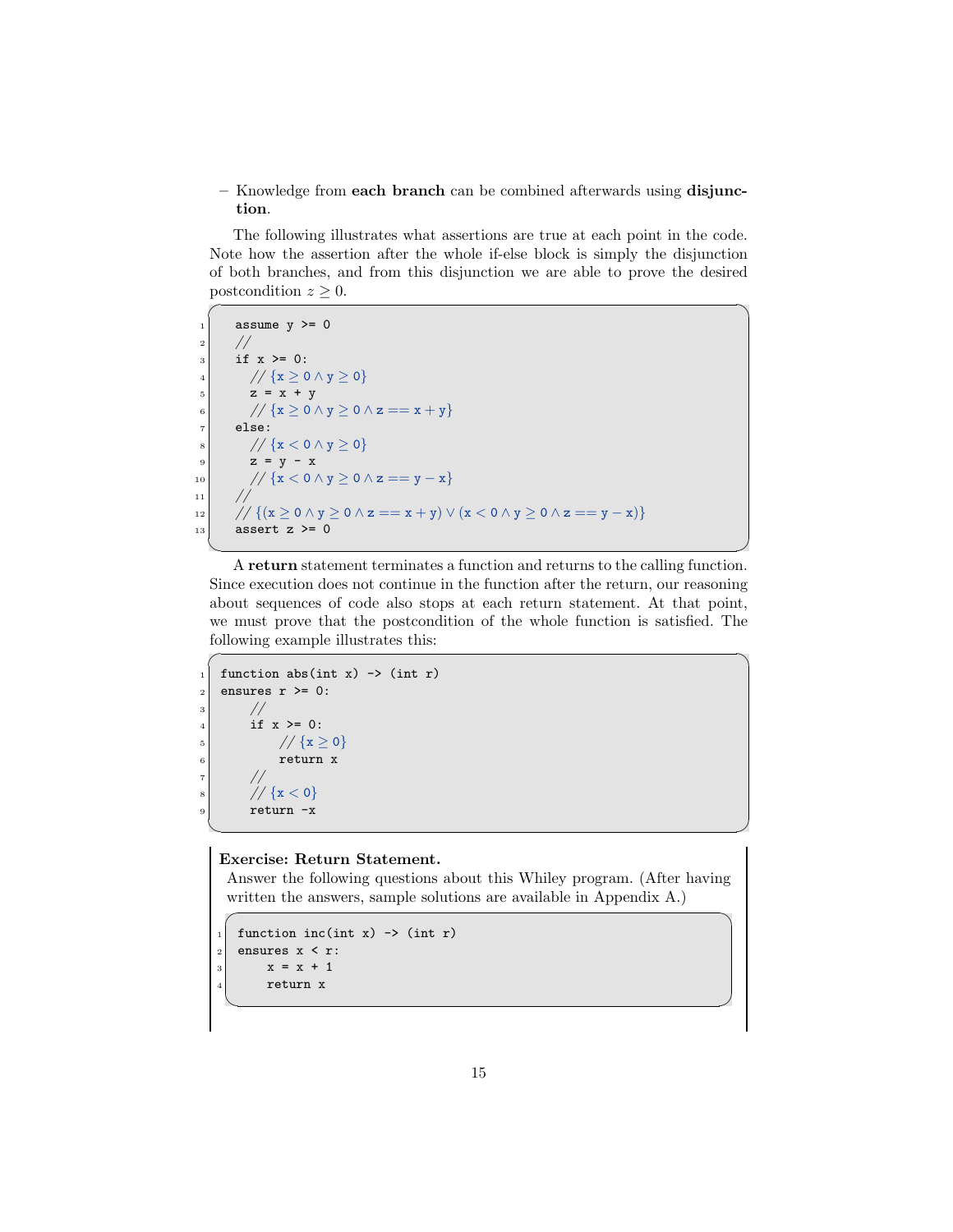function sum(int[] items, int i)  $\rightarrow$  (int r)  $2 /$  // All elements of items are natural requires all {  $k$  in  $0$ ..|items| | items[ $k$ ] >= 0 }  $// Index is at most one past bounds of array$ requires  $0 \leq i \& i \leq |\text{items}|$  $//$  Result is natural ensures  $r$  >= 0:  $\begin{equation} \begin{aligned} \text{s} \end{aligned} \end{equation} \begin{equation} \begin{aligned} \text{S} \leq \text{i} \leq |\text{items}| \wedge \forall \text{k}. \big(0 \leq \text{k} < |\text{items}| \Longrightarrow \text{items}[\text{k}] \geq 0 \big) \end{aligned} \end{equation}$  $9$  if i == |items|: 10  $//$  {i == |items|  $\wedge ...$ }  $_{11}$  return 0  $_{12}$  else:  $|13\rangle$  //  $\{0\le i<\left|\text{items}\right| \wedge 1\neq \left|\text{items}\right| \wedge \forall \text{k}. \big(0<=\text{k}<\left|\text{items}\right| \Longrightarrow \text{items}[\text{k}]\ge 0\big)\}$  $_{14}$  int x = items[i]  $_{15}$  //  $\{x\geq 0 \wedge 0 \leq i < |{\tt items}| \wedge i \neq |{\tt items}| \wedge \forall k. (...) \}$  $_{16}$  int y = sum(items, i+1)  $_{17}$  //  $\left\{ \mathrm{y}\geq0\wedge\mathrm{x}\geq0\wedge0\leq\mathrm{i}<\left|\mathrm{items}\right|\wedge\mathrm{i}\neq\left|\mathrm{items}\right|\wedge\forall\mathrm{k}.(...)\right\}$  $18$  return  $x + y$  $\overline{\phantom{a}}$ 

 $\sqrt{2}$ 

Fig. 2. A recursive function for summing an array of integers

– Q) What knowledge do we have at the point of return?

 $-$  Q) Is this enough to establish the postcondition?

#### 5.6 Reasoning about Expressions

Our next example (see Figure 2) illustrates a more complex function example that uses conditionals and recursion to sum an array of integers. Note that variable declarations in Whiley are typed like in Java and C, so  $int x = ...$ declares and initializes the variable x.

One issue that arises in this example is that whenever the code indexes into an array, we need to check that the index is a valid one. Checks like this ensure that buffer overflows can never occur, thereby eliminating a major cause of security vulnerabilities. To ensure that the array access in line 14 is valid, we must prove that at that point the index  $\boxed{\mathbf{i}}$  is within bounds. This introduces the following proof obligation — or *verification condition* — for our program (we use a bold implies to clearly separate the assumptions of the proof obligation from the conclusions):

 $0 \le i \le |\text{items}| \land i \ne |\text{items}|$  implies  $0 \le i < |\text{items}|$ 

The Whiley verifier can easily prove this verification condition holds true and, hence, that the array access is within bounds.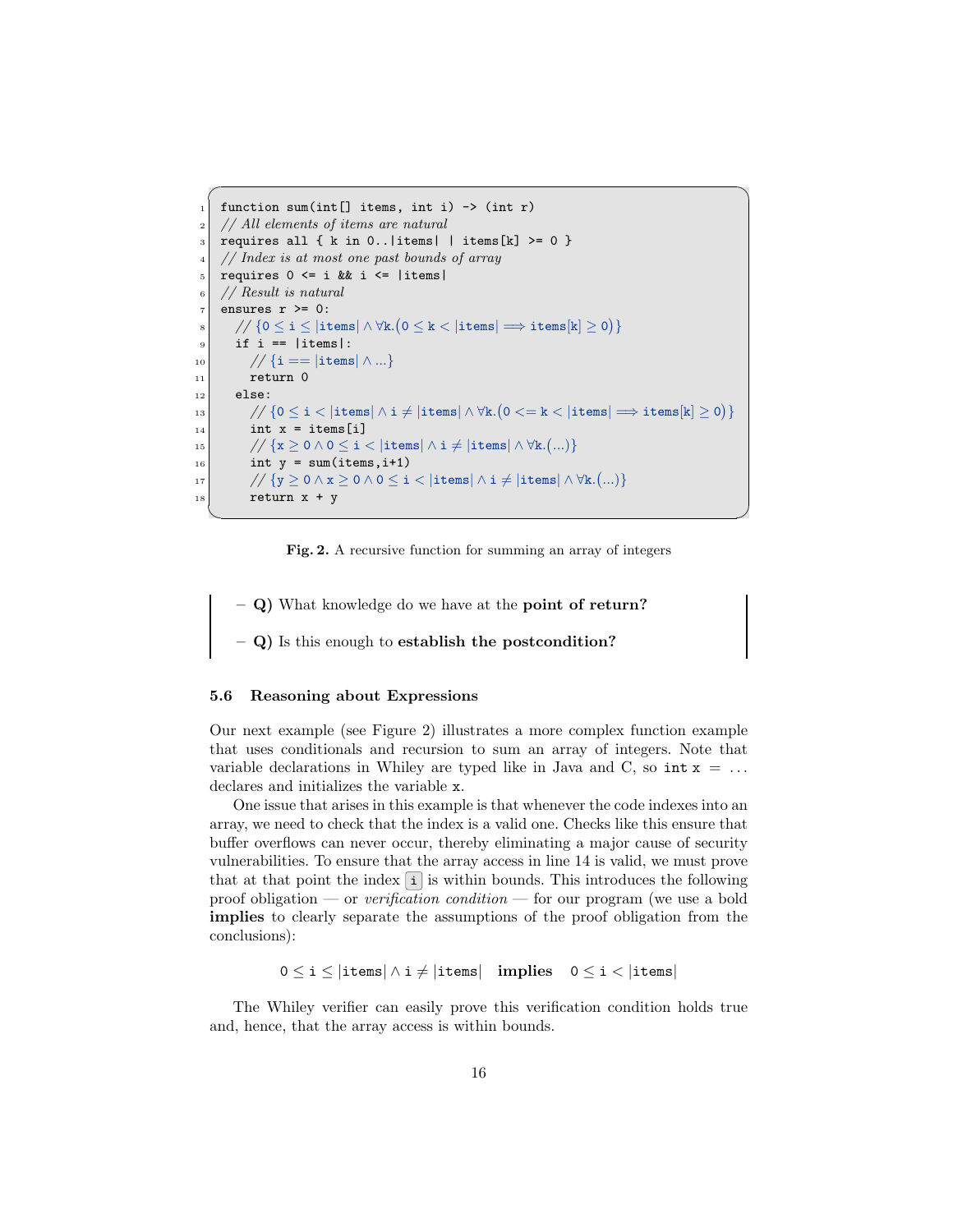More generally, many inbuilt functions have preconditions that we need to check. For example, the division operator  $a/b$  is only valid when  $b \neq 0$ . And user-defined functions have preconditions, which must be satisfied when they are invoked, so the verifier must generate verification conditions to check their arguments. Here is a list of the verification conditions that Whiley generates and checks to verify code:

- 1. Before every function call, the function's precondition is true;
- 2. Before every **array access**,  $\text{arr}[i]$ , the index i is within bounds;
- 3. Before every **array generator**,  $[v; n]$ , the size **n** is non-negative;
- 4. Before every integer **division**  $a/b$ , it is true that  $b \neq 0$ ;
- 5. Every assert statement is true;
- 6. in assignment statements, each right-hand-side result satisfies the type constraints of the corresponding left-hand-side variable;
- 7. At each return, the ensures conditions are true.

These conditions apply to the recursive invocation of  $\text{sum}(\ldots)$  on Line 16 as well. We must prove that the precondition of  $\text{sum}(\ldots)$  is satisfied just before it is called. In this case this means proving:

 $-$  0  $\leq$  i  $\leq$  |items|  $\land$  i  $\neq$  |items| implies 0  $<$  i+1  $\leq$  |items|  $\forall$ k. $(0 \leq$  k  $<$   $|\texttt{items}| \Longrightarrow \texttt{items}[k] >= 0)$  implies  $\forall k. (0 \leq k < |{\tt items}| \Longrightarrow {\tt items}[k] >= 0).$ 

Note that if we wanted to prove termination, to ensure that this function does not go into infinite recursion, we would also need to define a decreasing *variant* expression and prove that each recursive call strictly decreases the value of that expression towards zero. However, the current version of Whiley only proves partial correctness, so does not generate proof obligations to ensure termination. This may be added in the future.

### 5.7 Reasoning about Function Calls

Correctly reasoning about code which calls another function can be subtle. In our recursive sum example we glossed over this by simply applying the postcondition for sum(int[],int) directly. Sometimes we need to reason more carefully. It is important to understand that the verifier never considers the body of functions being called, only their specification. This makes the verification modular. Consider the following simple function:

 $\sqrt{2}$ 

 $\overline{\phantom{a}}$ 

function id(int  $x$ ) -> (int r): return x

This is the well-known identity function which simply returns its argument untouched. However, even with this simple function, it is easy to get confused when reasoning. For example, we might expect the following to verify: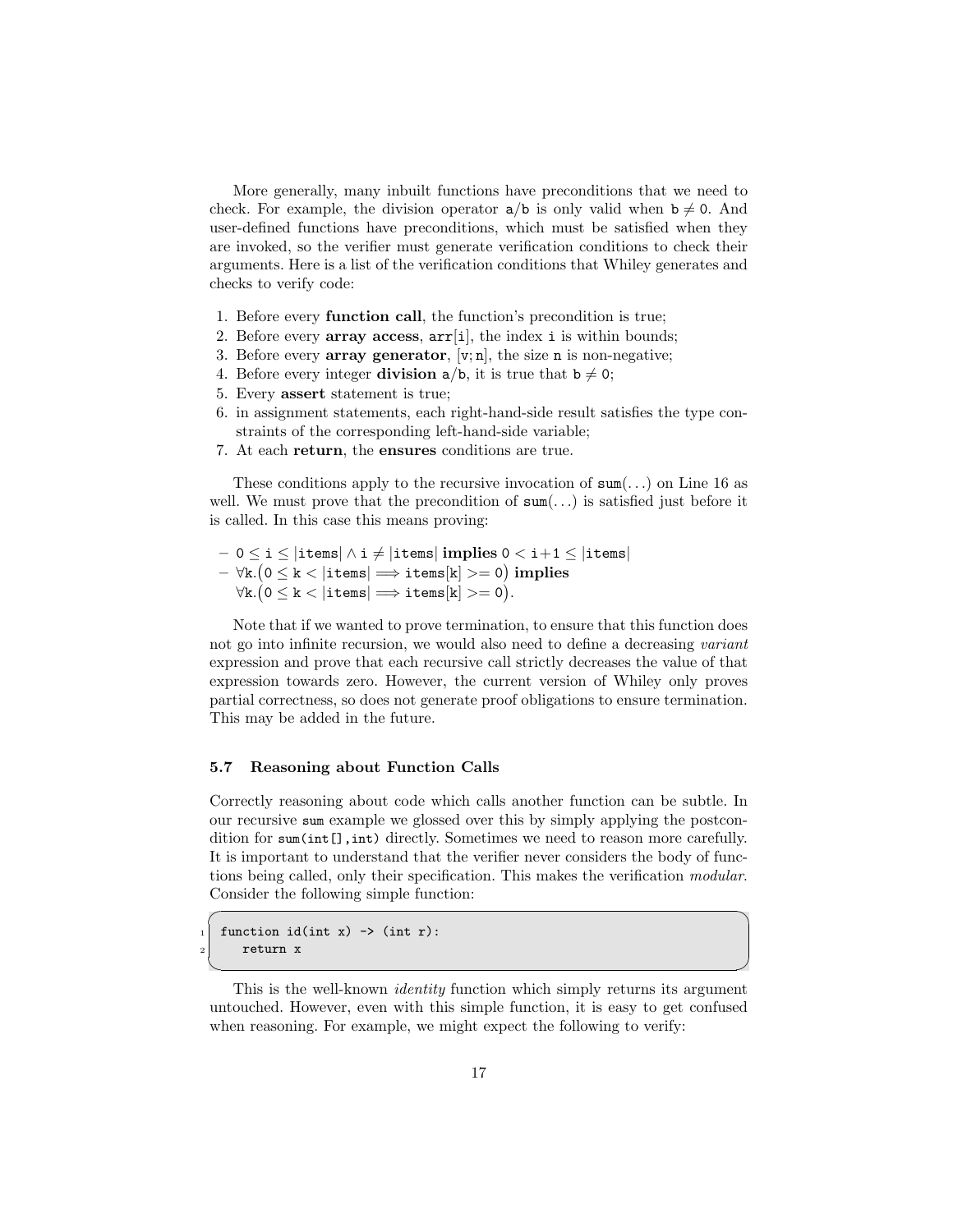assert  $id(0) == 0$ 

Whilst it is easy to see this must be true, the verifier rejects this because the specification for id() does not relate the argument to its return value. Remember, the verifier is ignoring the body of function id() here. This is because the details of how the specification for id() is met should not be important (and the implementation can change provided the specification is still met). However, the verifier will accept:

 $\overline{\phantom{a}}$ 

 $\overline{\phantom{a}}$ 

☞

✎ ☞

 $\overline{\phantom{a}}$ 

assert  $id(0) == id(0)$ 

This may seem confusing since it appears that the verifier is considering the body of function id(). However, in fact, it is only reasoning about the property of pure functions — namely, that given the same input, they produce the same output.

Exercise: Specification versus Implementation.

Consider these two functions:

 $\sqrt{2}$ 

```
function increment(int x) \rightarrow (int y)
  ensures y > x:
       return x+1
4
  function test(int x):
       int z = increment(x)assert z == x + 1
```
Check that this program fails to verify and use the counterexample feature to find values which illustrate the problem. Answer the following questions:

 $\overline{\phantom{a}}$ 

- $Q$ ) Do these values satisfy the *specification* of increment()?
- $Q$ ) Do these values satisfy the *implementation* of increment()?

Finally, weaken the assert statement so that it establishes the strongest property regarding the relationship between variable x and z.

# 6 Verifying Loops

Verifying looping code is more complex than verifying non-looping code, since execution may pass through a given point in the loop many times, so the assertions at that point must be true on every iteration. Furthermore, we do not always know beforehand how many times the loop will iterate – it could be zero, one, or many times.

To make loops more manageable, the usual technique is to introduce a loop invariant predicate. For example, in the following simple program, one property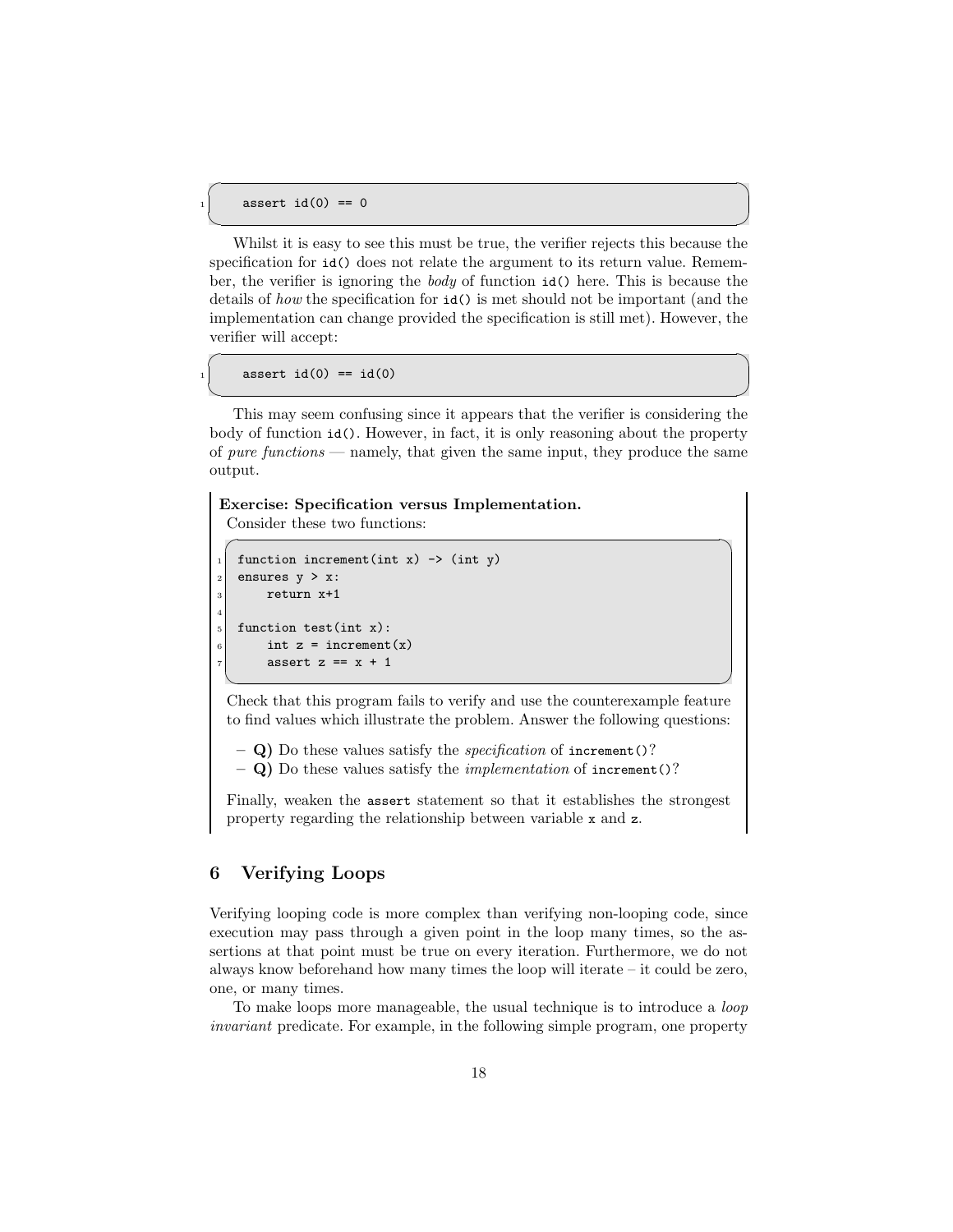that is clearly always true as we execute the loop is  $\boxed{i \geq 0}$ .<sup>3</sup> Another loop invariant is  $\boxed{\text{prod} = i * n}$ , since  $\boxed{n}$  is added to  $\boxed{\text{prod}}$  each time that  $\boxed{i}$  is incremented. Yet another loop invariant is  $\boxed{i \leq n}$ . However,  $\boxed{i \leq n}$  is not a loop invariant since the last iteration of the loop will increment  $\mathbf{i}$  to be equal to  $\boxed{\mathbf{n}}$ .

 $\sqrt{2}$ 

```
function sq(int n) \rightarrow (int r)
_2 requires n > 0
3 ensures r == n * n:
       int i = 0int prod = 0\frac{1}{2}while i < n:
            i = i + 19 \mid prod = prod + n
10 //
11 return prod
```
If we use all three of these loop invariants to analyze this program, and note that when the loop exits the guard must be false, which means that  $\begin{bmatrix} i >= n \\ 1 & \end{bmatrix}$ then we have both  $i \ge n$  and  $i \le n$ . This implies that  $i = n$ . Combining this with the third loop invariant  $\boxed{\text{prod} = i * n}$ , we can prove the postcondition of the whole function:  $r = n * n$ .

 $\overline{\phantom{a}}$ 

Let us define this concept of loop invariant more precisely, so that we can understand how tools like the Whiley verifying compiler use loop invariants to prove loops correct.

#### 6.1 Loop Invariants

A loop invariant is a predicate which holds before and after each iteration of the loop. The three rules about loop invariants are:

- 1. Loop invariants must hold before the loop.
- 2. Loop invariants must be restored. That is, within the loop body, the loop invariant may temporarily not hold, but it must be re-established at the end of the loop body.
- 3. The loop invariant and the negated guard are the only properties that are known to be true after the loop exits, so they must be sufficiently strong to allow us to verify the code that follows the loop.

The following diagram illustrates these three rules graphically, for a loop occurring within a function body.

<sup>3</sup> This holds because integers are unbounded in Whiley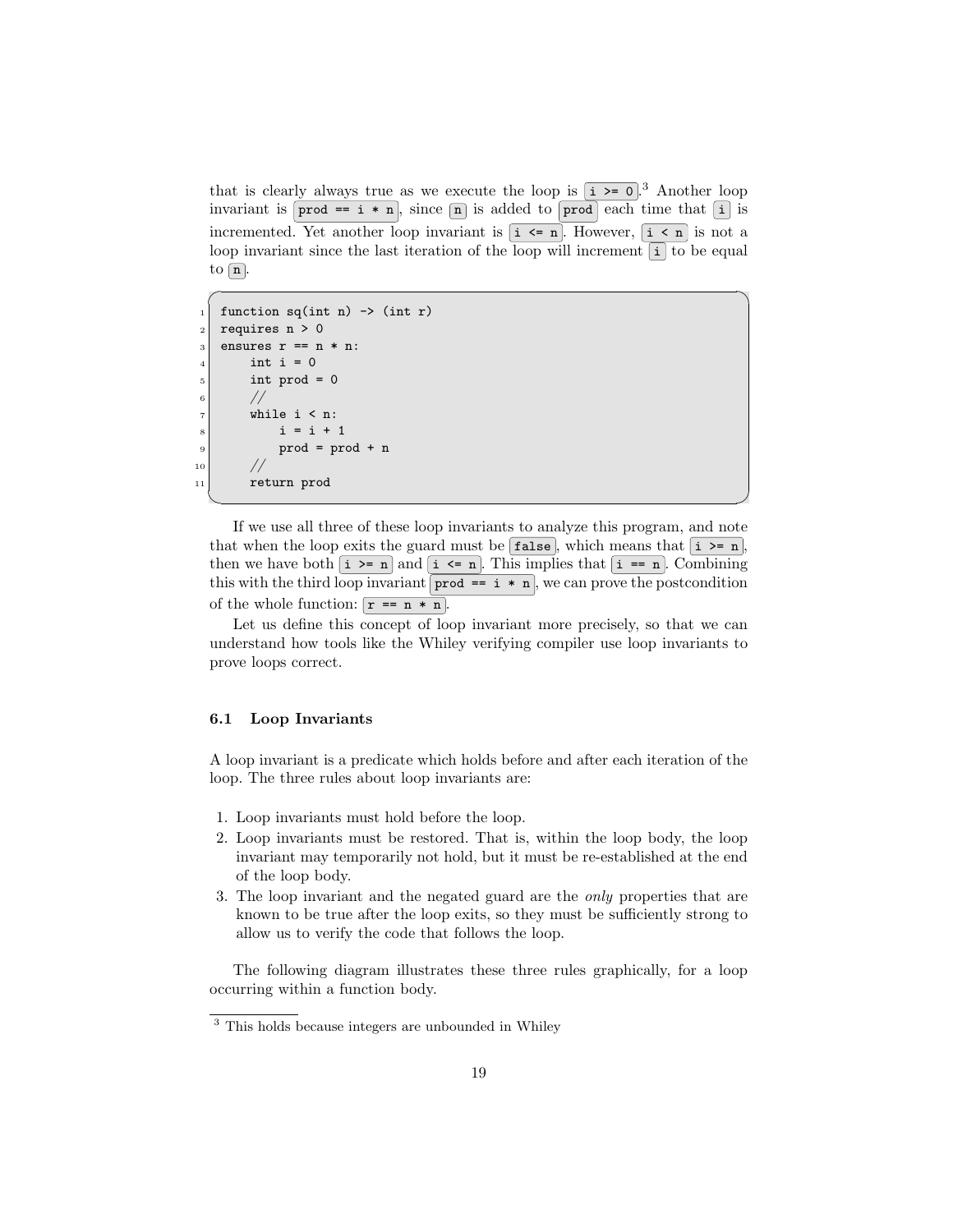**function f() requires R ensures E:**



We can explain the three loop invariant loops more precisely, using the notation of Hoare triples.

1. Loop Invariants must hold before the loop.

```
function f() requires R ensures E:
          1
     while C where I:
      //
```
Informally: Information known at the start of loop must imply the loop invariant. Formally, we can express this as:

$$
\left\{R\right\} S1 \left\{P\right\} \text{ implies } (P \Longrightarrow I)
$$

where  $S1$  represents all statements **before the loop**.

2. Loop Invariants must be maintained.



Informally: Assuming only the loop invariant  $I$  and the loop condition  $C$ hold at the start of the loop body, the information known at the end of the loop body **must imply** the loop invariant  $I$ . Formally:

$$
\left\{ I \wedge C \right\} S \left\{ P \right\} \text{ implies } (P \Longrightarrow I)
$$

where  $S$  represents the loop body.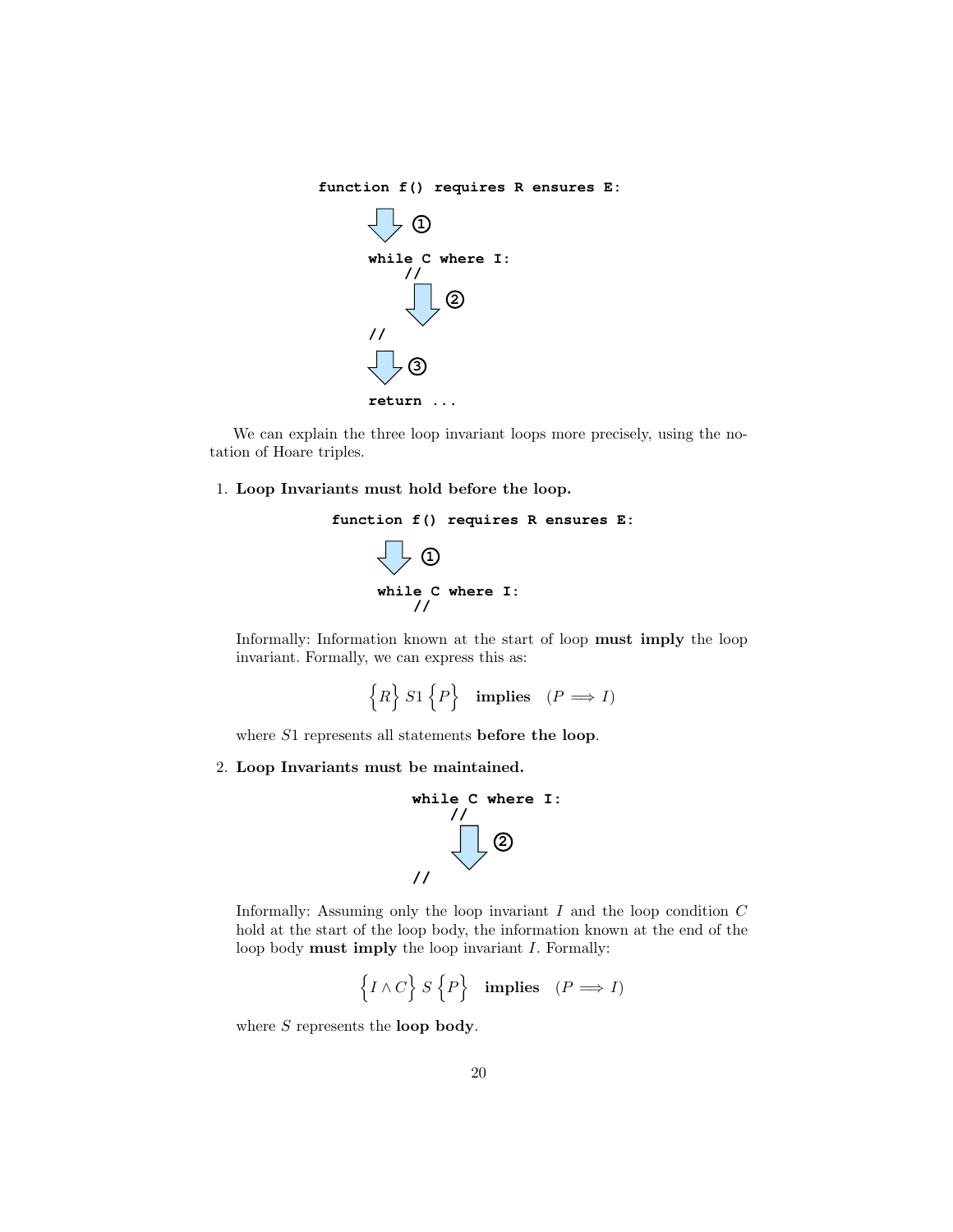3. Loop Invariants hold after the loop.



Informally: We can assume that the loop invariant and the negated condition hold after the loop terminates. From just those two assumptions, we must be able to prove that the code after the loop is correct. Formally:

$$
\Big\{ I \wedge \neg C \Big\} \ S2 \ \Big\{ E \Big\}
$$

where  $S2$  represents all statements **after the loop**; and  $E$  is the **postcon**dition.

The following function, which just counts up to 10, illustrates a very simple loop invariant that captures some information about the range of the loop variable i.

 $\sqrt{2}$ 

```
function g(int i) \Rightarrow (int r)2 //
3 requires i >= 0ensures r >= 10:
 5
     // {i ≥ 0}7 while(i < 10) where i >= 0:
|8| // {i < 10 ∧ i ≥ 0}
9 i = i + 1
10 // {i \ge 0}11
12 // \{i \geq 10 \wedge i \geq 0\}13 return i
14 }
```
To help relate the Whiley code to the Hoare triples that we are discussing, we show various intermediate assertions that would appear in the Hoare triples for this program. Such intermediate assertions are not normally written in a Whiley program (because the Whiley verifier calculates them automatically), so we show them here as Whiley comments. This provides an outline of a Hoarestyle verification that this function meets its specification. Note that this does not prove the function terminates (although we can see that it does) and, in general, this is not our concern here.

 $\overline{\phantom{a}}$ 

Here is another example of a simple loop that sums two arrays pair-wise into an output array. What would be a suitable loop invariant for the loop in this function?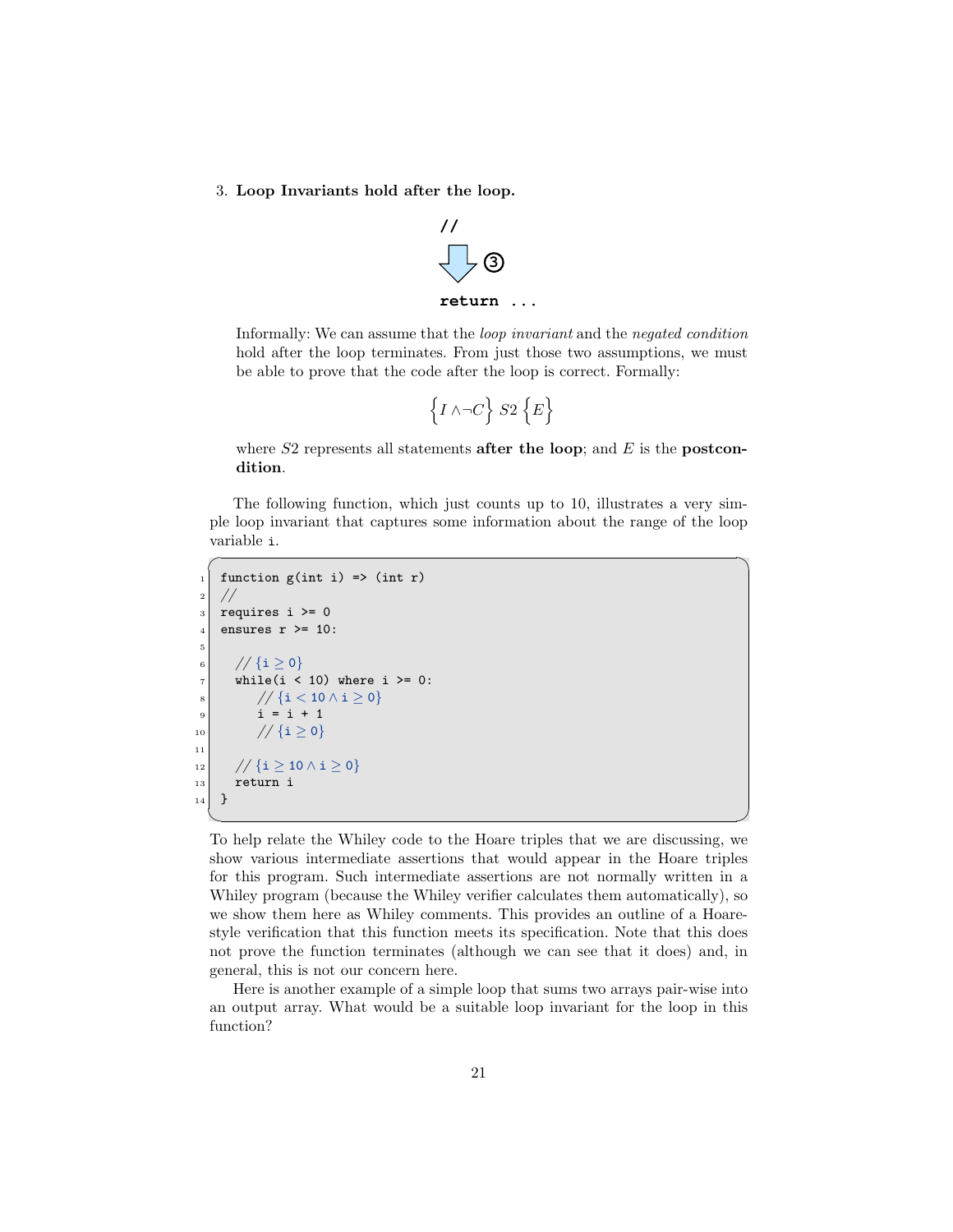function sum(int[] v1, int[] v2)  $\rightarrow$  (int[] v3)  $2 /$  Input vectors must have same size requires  $|v1| == |v2|$  $//$  Result has same size as input ensures  $|v1| == |v3|$  $6$  // Each element of result is sum of corresponding elements in inputs ensures all { i in  $0.$ .|v1| | v3[i] == v1[i] + v2[i] }: <sup>8</sup> // int  $i = 0$  $_{10}$  int[] old\_v1 = v1  $|11|$  //  $|12|$  while i <  $|v1|$ 13 where ??? TODO: relate v1 to old\_v1 and v2 somehow ???:  $v1[i] = v1[i] + v2[i]$  $15$  i = i + 1  $16$  //  $17$  return v1  $\overline{\phantom{a}}$ 

✎ ☞

### 6.2 Ghost Variables and Loop Invariants

A ghost variable is any variable introduced specifically to aid verification in some way, but is unnecessary to execute the program. In the vector sum example above, variable  $\lceil \text{old}_\nu \cdot \mathbf{1} \rceil$  is a ghost variable, because we can implement the solution without it, but we cannot verify the solution without it! Here is the loop invariant for the vector sum example, showing how we need to use  $\delta u \cdot \mathbf{u}$ in the loop invariant to refer to the original contents of the  $\boxed{v1}$  vector:

 $\overline{\phantom{a}}$ 

```
1 //
while i < |v1|where 0 \leq i & i \leq |v1|where |v1| == |old_v1|where all { j in 0..i | v1[j] == old_v1[j] + v2[j] }
where all { j in i..|v1| | v1[j] == old_v1[j] }:
    v1[i] = v1[i] + v2[i]i = i + 19 //
```
Recall that Rule 3 for loops says that the only thing known after a loop is the loop invariant and the negated loop guard. In theory, this means that our loop invariant should include all known facts about all the variables in the function. So perhaps we should add predicates like  $|\nvert v^2| = |\text{old_v1}|$  into the loop invariant above, even though neither of these variables are changing within the loop? This would become very verbose and tedious - it is a very common case that some variables are not changed at all within a loop.

 $\overline{\phantom{a}}$ 

Fortunately, Whiley uses an extended form of Rule 3 for variables not modified in a loop: all information about them from before loop is **automatically**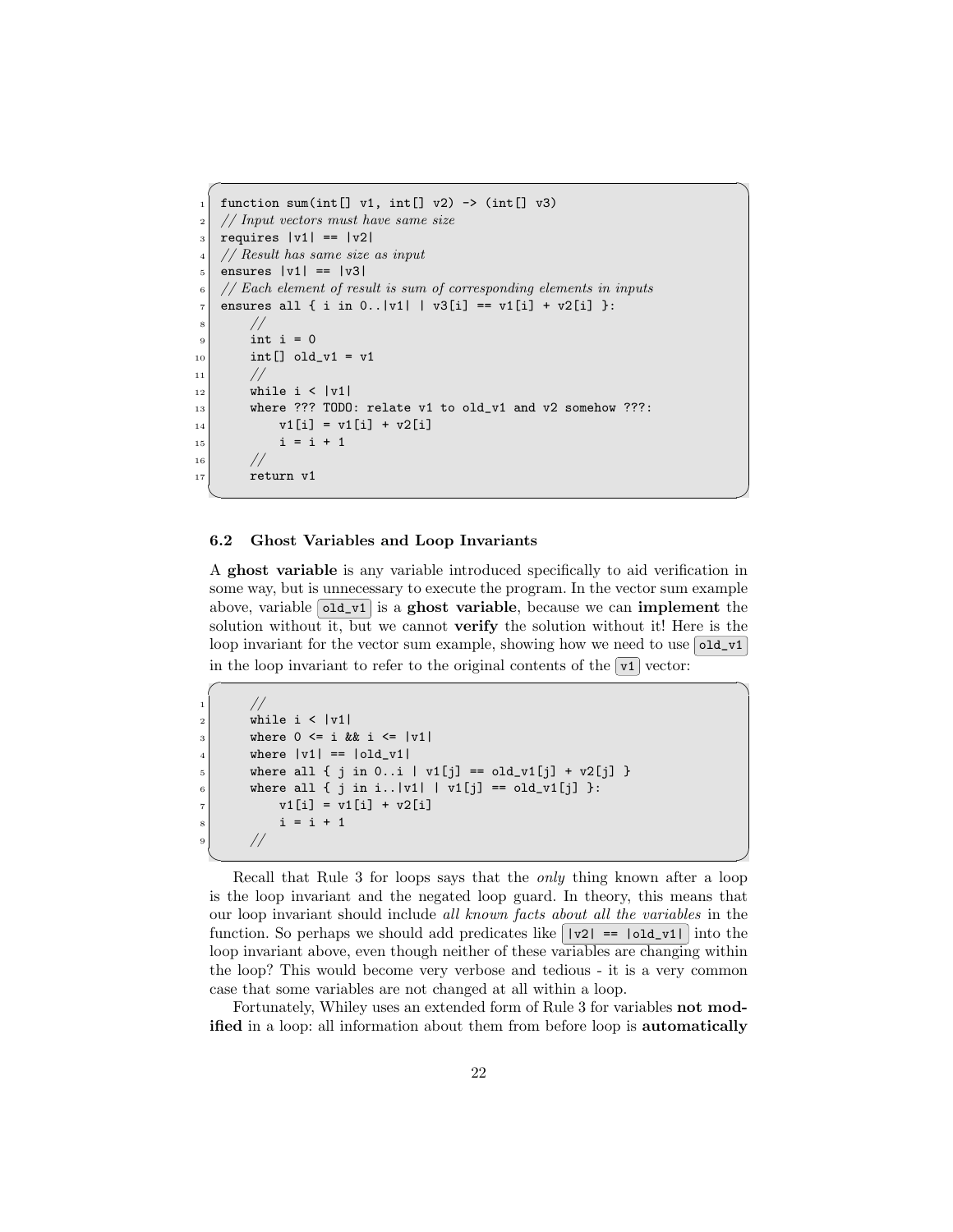retained. This generally includes all ghost variables (since they typically just capture the previous values of some variable), but also variables like  $\nu$ 2 in the vector sum example above, because there is no assignment to it in the loop. So for a predicate that does not mention any variables changed by the loop, it is not necessary to include that predicate in the loop invariant, as it will automatically be preserved across the loop.

### 6.3 Example: Reversing an Array (Implementation)

Now that we have all the necessary tools, such as loop invariants and ghost variables, let us consider what loop invariant is needed to verify the following  $\sqrt{2}$ program, which reverses the contents of an array in-place.

☞

```
1 / In-place reverse of items in an array
2 function reverse(int[] xs) -> (int[] ys)
3
   ensures |xs| == |ys|5 // All items in return array in reversed order
   ensures all { i in 0..|xs| | xs[i] == ys[|xs|-(i+1)]}:
        int i = 0int j = |xs| - 1
9 while i < j
10 where ???:
11 int tmp = xs[i]\begin{array}{c|c}\n 12 & \text{xs}[i] = xs[j]\n \end{array}\begin{array}{c|c}\n 13 & \times \n \end{array} xs[j] = tmp
14 j = j - 1
15 i = i + 1
16 return xs
```
To help visualize the required invariant, imagine that we are half way through reversing the array. The region between  $i$  and  $j$  remains to be reversed.

 $\triangle$ 



# Exercise: Reversing Array Invariant. Find a suitable loop invariant to verify this reverse function, using as few of the following hints as possible: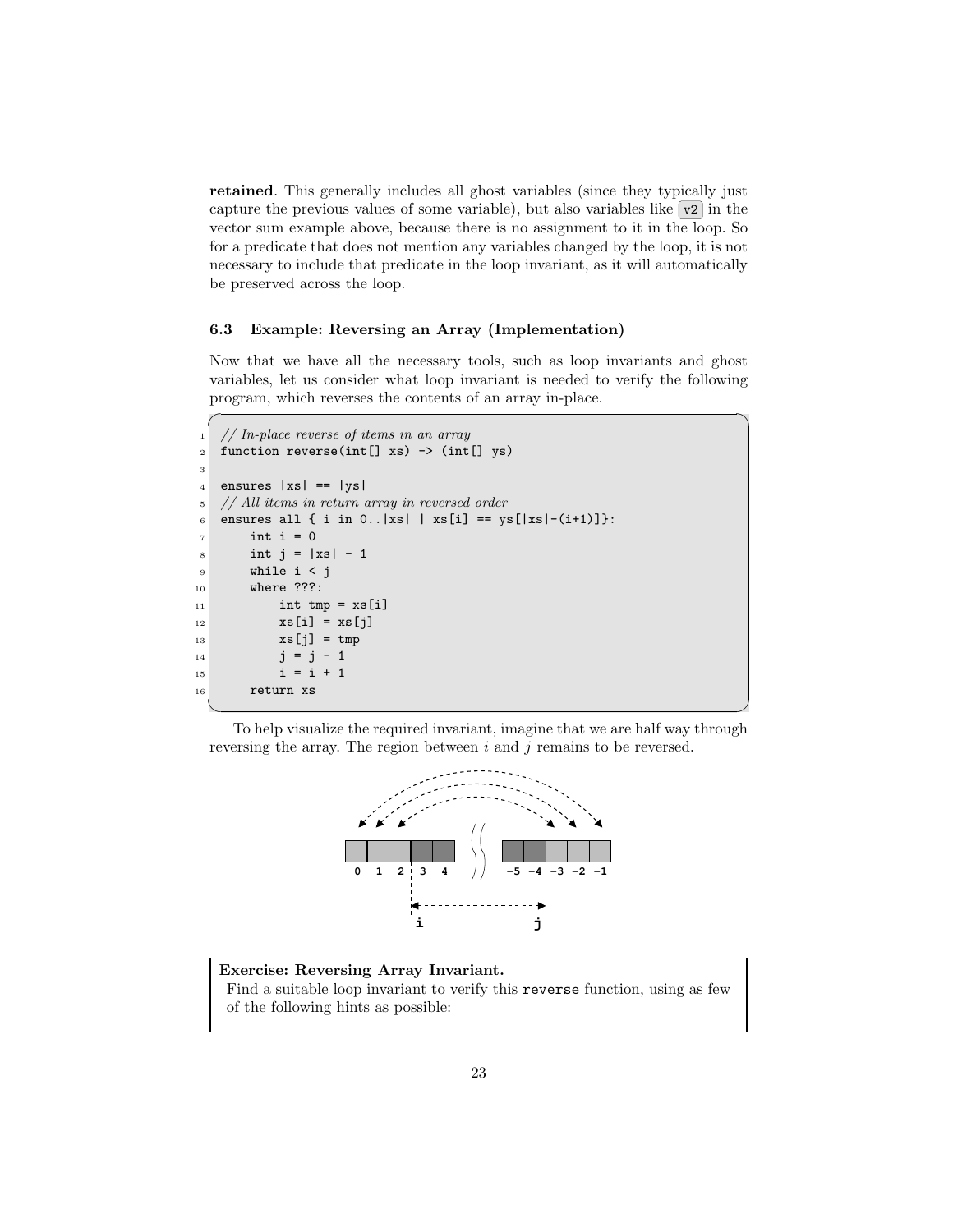- 1. start with a loop invariant that is a weakened version of the postcondition;
- 2. weaken it so it applies to just the part of the array that has been reversed;
- 3. add lower and upper bounds for  $i$  and  $j$ , since they are changing;
- 4. remember to say that the unprocessed region of the array is unchanged — that is, is still equal to the original array;
- 5. introduce a ghost variable for the initial value of the xs array;
- 6. remember to say that the *length* of  $xs$  is the same as its original length.

Exercise: Find the index.

 $\sqrt{2}$ 

Verify the following index $\sigma f()$  function, by finding a suitable loop invariant.

☞

```
function index0f(int[] items, int item) -> (int r)
|2| ensures r >= 0 ==> items[r] == item
3 ensures r >= 0 ==> all { i in 0 .. r | items[i] != item }
  ensures r < 0 ==> all { i in 0 .. |items| |
                        items[i] != item }:
      \frac{1}{2}int i = 0while i < |items|:
9 if items[i] == item:
_{10} return i
11 i = i + 1
\frac{1}{2} //
_{13} return -1
 \overline{\phantom{a}}
```
#### 6.4 Example: Dutch National Flag

We now consider a more complex example, due to the famous Dutch computer scientist Edsger Dijkstra:

"Given a quantity of items in three colours of the Dutch National flag, partition the items into three groups such that red items come first, then white items and, finally, blue items."

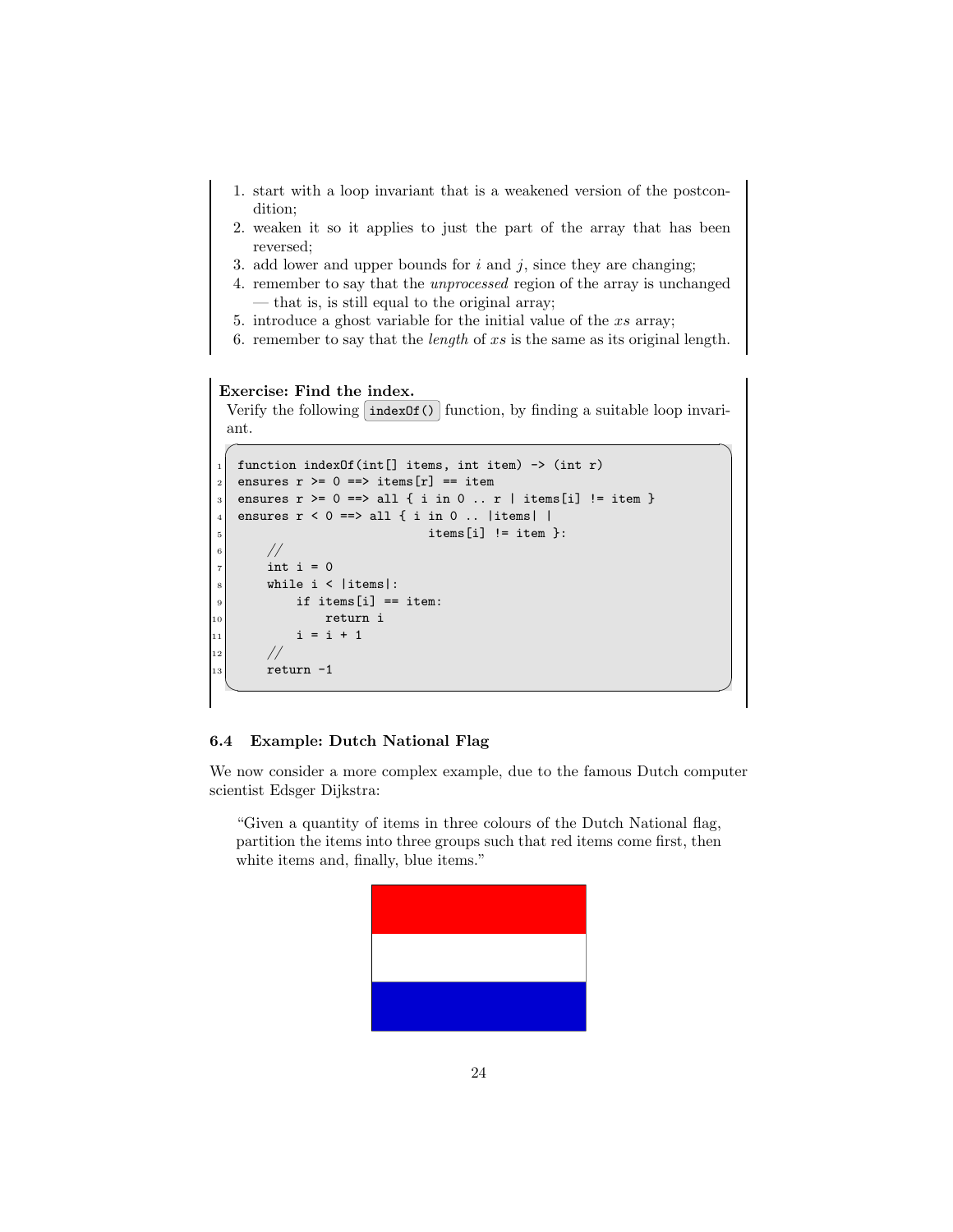This can be thought of as a special case of sorting, and is very similar to the "split/partition" part of quicksort. Unlike the real Dutch flag, we don't know how many of each colour there are, so we can't use that to predetermine where the three regions should be. Also, we are required to do this in-place, without using additional arrays.

Rather than give the algorithm and then show how to verify it, we will use this problem to illustrate the approach to programming advocated by Dijkstra, in which programs are constructed from their specifications in a way that guarantees their correctness. In particular, loops are designed by first choosing a loop invariant, by weakening the postcondition of the loop, and then designing the loop body so as to maintain the loop invariant while making progress towards termination. This refinement approach to developing programs [48] develops the code step-by-step guided by the specifications, so it typically leads to code that is easier to verify than code just written directly by a programmer without considering the specifications. As functions become larger and more complex, we recommend that a refinement approach should be used, which is why we demonstrate this approach in this final example of this chapter.

In this case, our postcondition is that the array be a permutation of the original, and that it be arranged into three regions containing red, white and blue elements, respectively. Let us introduce two markers, lo and hi to mark the ends of these regions — more specifically, to mark the first and elements of the white region. Thus, the final state looks like this (we will explain  $\lceil \overline{mid} \rceil$ ) shortly:



☞

☞

 $\sqrt{2}$ We can describe this more formally using Whiley syntax:

```
0 \leq 10 && lo \leq hi && hi \leq |cols|
_2 all { i in 0..lo | cols[i] == RED }
3 all { i in lo..hi+1 | cols[i] == WHITE }
     all \{ i \text{ in hi+1.} |\text{cols}| | \text{cols}[i] == \text{BLE } \}
```
 $\sqrt{2}$ 

The first line specifies the ranges of  $\lceil \log \rceil$  and  $\lceil \ln \rceil$ . The remaining lines say that each of the three regions contains only values of the appropriate colour. We will omit the permutation condition, since it is easy to verify, and focus on these conditions. The precondition is that the array initially contains only three distinct values:

 $\overline{\phantom{a}}$ 

<sup>1</sup> all { i in 0..|cols| |  $\cosh[i]$  == RED ||  $\cosh[i]$  == WHITE ||  $\cosh[i]$  == BLUE }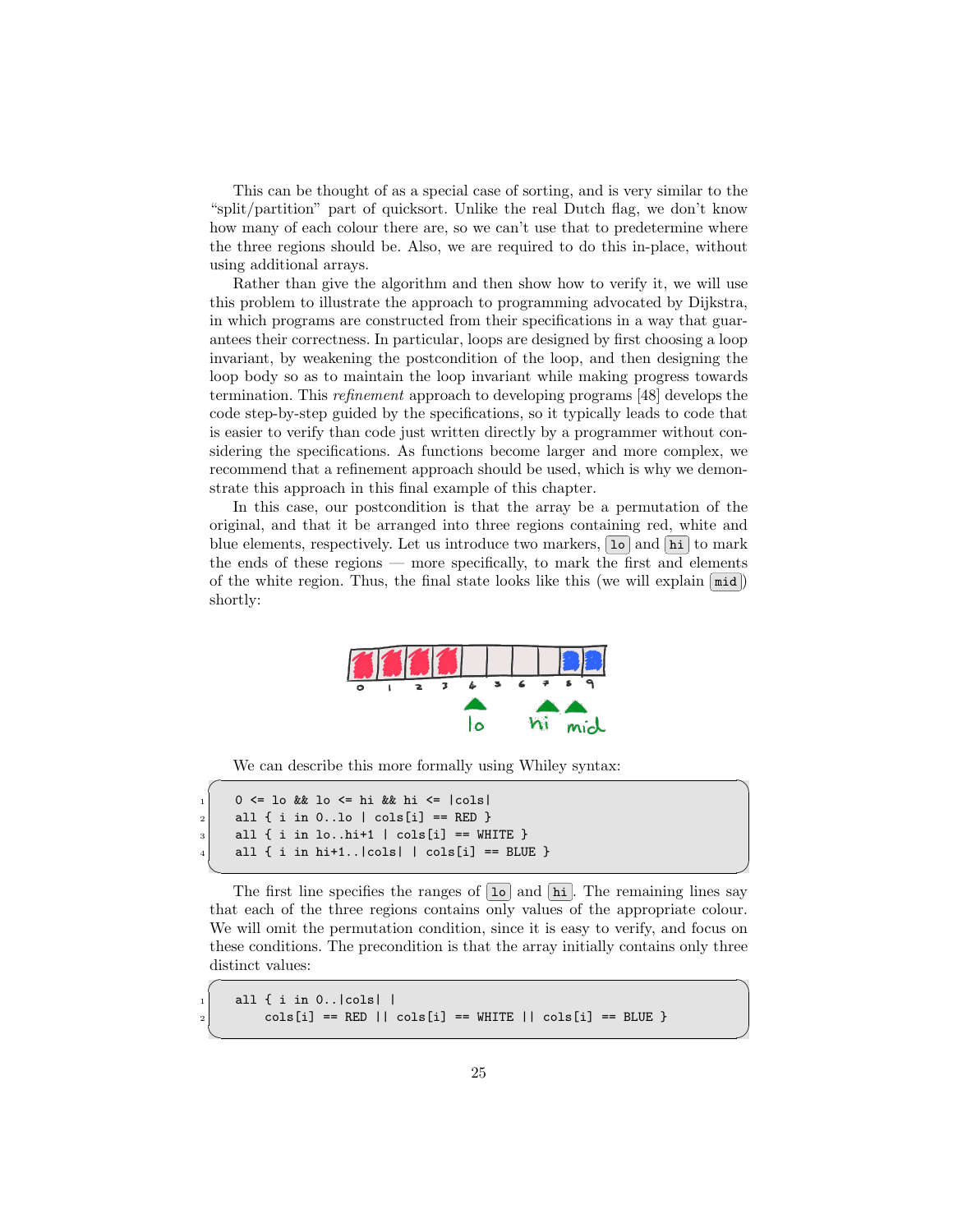Our algorithm needs to build these three regions incrementally as it inspects each element of the array. So at an arbitrary point in the process, we will have three regions containing the red, white and blue elements we've already seen. We will also have a fourth region containing the elements we haven't inspected yet.

The algorithm will consist of a loop in which elements are successively taken from the "unseen" region and added to one of the other regions according to its colour. We could keep the "unseen" region to the left of the red region, between the red and white or white and blue regions, or to the right of the blue regions. We will make an arbitrary choice, and keep it between the white and blue regions, and introduce another marker,  $\boxed{\text{mid}}$ , to mark the start of the "unseen" region, which means that  $\cosh[\text{mid}]$  is the next element to be put into the correct region.



Again, we can describe this situation formally using Whiley notation:

```
0 \leq 10 && lo \leq mid && mid \leq hi+1 && hi \leq |cols|
all { i in 0..lo | cols[i] == RED }
all { i in lo..mid | \text{cols}[i] == \text{WHITE} }
all \{ i \text{ in hi+1.} |\text{cols}| | \text{cols}[i] == \text{BLE } \}
```
 $\sqrt{2}$ 

 $\sqrt{2}$ 

Again, the first line defines the ranges of the marker variables, and the remaining lines say that the red, white and blue regions only contain values of the appropriate colour. This condition now gives our loop invariant. We can now design the loop around this invariant. Initially, no elements have been inspected, so the red, white and blue regions are empty, and the "unseen" region is the whole array.

 $\overline{\phantom{a}}$ 



So, our initialisation must establish the condition:

 $10 == 0$  && mid == 0 && hi ==  $|cols|$ -1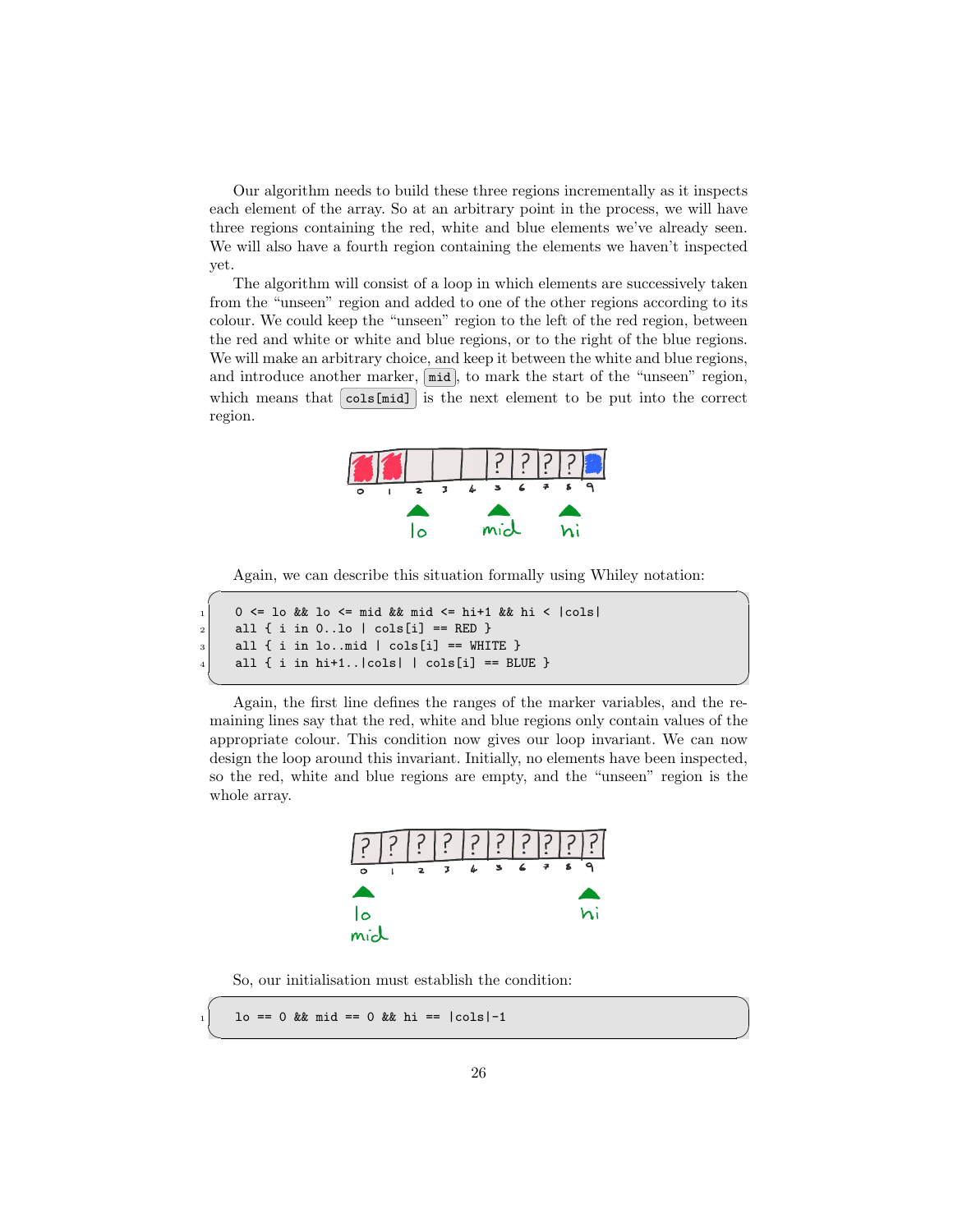This is the precondition for the loop, and we can easily verify that it implies the loop invariant.

```
10 == 0 && mid == 0 && hi == |cols| - 1implies
3 0 <= lo && lo <= mid && mid <= hi+1 && hi < |cols| &&
     all { i in 0..lo | cols[i] == RED } &&
     all { i in lo..mid | cols[i] == \texttt{WHITE} } &&
     all \{ i \text{ in hi+1.} |\text{cols}| | \text{cols}[i] == \text{BLE } \}
```
 $\sqrt{2}$ 

 $\sqrt{2}$ 

 $\sqrt{2}$ 

The algorithm will terminate when the "unseen" region is empty, i.e. when  $\boxed{\text{mid}}$  is greater that  $\boxed{\text{hi}}$  (as shown in the first diagram), so the loop guard is  $mid < hi$ .

 $\overline{\phantom{a}}$ 

We can easily check that the postcondition will hold when the loop invariant is true and the loop guard is false:

```
0 \le lo && lo \le mid && mid \le hi+1 && hi \le |cols| &&
     all { i in 0..lo | cols[i] == RED } &&
     all { i in lo..mid | \text{cols}[i] == \text{WHITE} } &&
     all { i in hi+1..|cols| | cols[i] == BLUE } &&
      !(mid \le hi)
6 implies
     0 \leq 10 && lo \leq hi && hi \leq |cols| &&
     8 all { i in 0..lo | cols[i] == RED } &&
9 all { i in lo..hi+1 | cols[i] == WHITE } &&
10 all { i in hi+1..|cols| | cols[i] == BLUE }
```
Notice that we have already proved two of the correctness conditions for the loop, and we haven't even written the loop body yet! Now let us consider the loop body. The loop body has to reduce the size of the "unseen" region — this guarantees that we make progress towards termination. We will take the easy approach of reducing by one. Thus, we need to reduce  $|\mathbf{hi}-\mathbf{lo}|$ , which may happen either by increasing  $\lfloor \log \sqrt{b} \rfloor$  or by decreasing  $\lfloor \log \sqrt{b} \rfloor$ .

 $\overline{\phantom{a}}$ 

The key part of the algorithm is now to determine how we can take the next element from the "unseen" part of the array and add it to one of the other three regions, according to its colour. We want to write something like:

☞

```
if mid[i] == RED:add cols[i] to red region
else if cols[i] == BLUE:add cols[i] to blue region
else:
  add cols[i] to white region
```
Adding cols[i] to the white region is simple: is it already in the next available place for white, so we just need to increment  $\lceil \text{mid} \rceil$ . Adding  $\lceil \text{cols[i]} \rceil$ to the blue region is also quite easy. We need to put it just to the left of the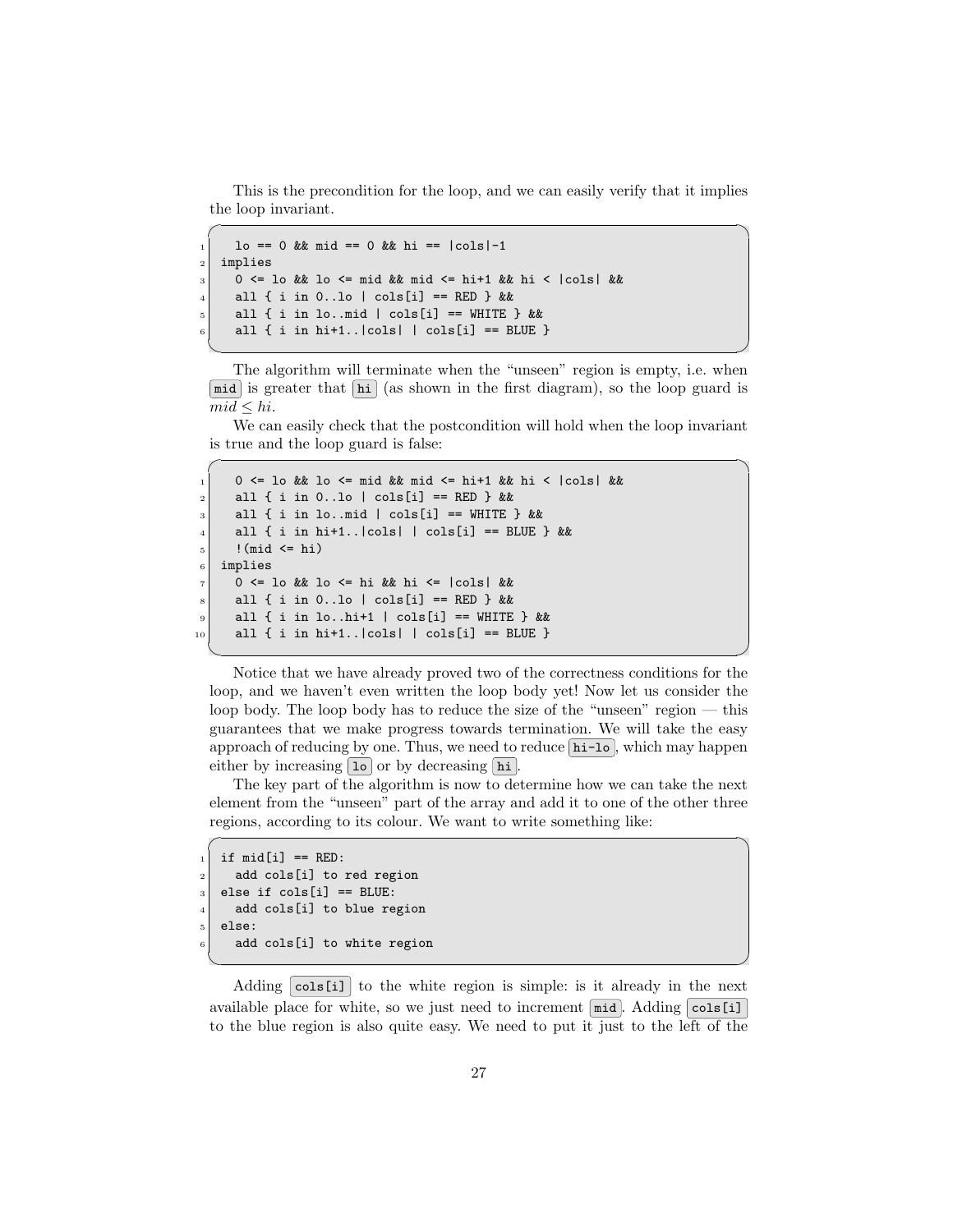existing blue region, in the last location of the "unseen" region. But what do we do with the element that is there? We need to swap with the element at cols[i] , since that location is about to be "vacated". So in this case we make progress by decreasing  $\boxed{\text{hi}}$ .

The last case is to add  $\boxed{\text{cols[i]} }$  to the red region. This is a bit harder, because (in general), the space to the right of  $\overline{10}$  is already part of the white region. But if we swap  $[\cosh[i]]$  with that element, this will add  $[\cosh[i]]$  to the red region, and effectively move the white region one place to the right, so we can increment both  $\lceil \log n \rceil$  and  $\lceil \min \rceil$ .



And we are done, the final algorithm is given in Figure 3. Note: on the Whiley Labs website there is a time limit of 10 seconds for the whole verification. This program may take a little longer than that to verify, so you might need to verify this program on your own computer with a longer timeout.

#### Exercise: Palindrome.

The following program returns true if the given array of characters contains a palindrome. That is, a word that has the same sequence of characters reading from left to right as it does reading from right to left. So the word reversed is the same as the original word.

☞

 $\sqrt{2}$ Verify this program by writing a suitable loop invariant.

```
function isPalindrome(int[] chars) \rightarrow (bool r)
_2 ensures r <==> all { k in 0.. | chars | |
3 chars[k] == chars[|chars|-(k+1)] }:
       int i = 0int j = |chars|while i < j:
           j = j - 1if \text{chars}[i] != \text{chars}[j]:return false
_{10} i = i + 1
       return true
```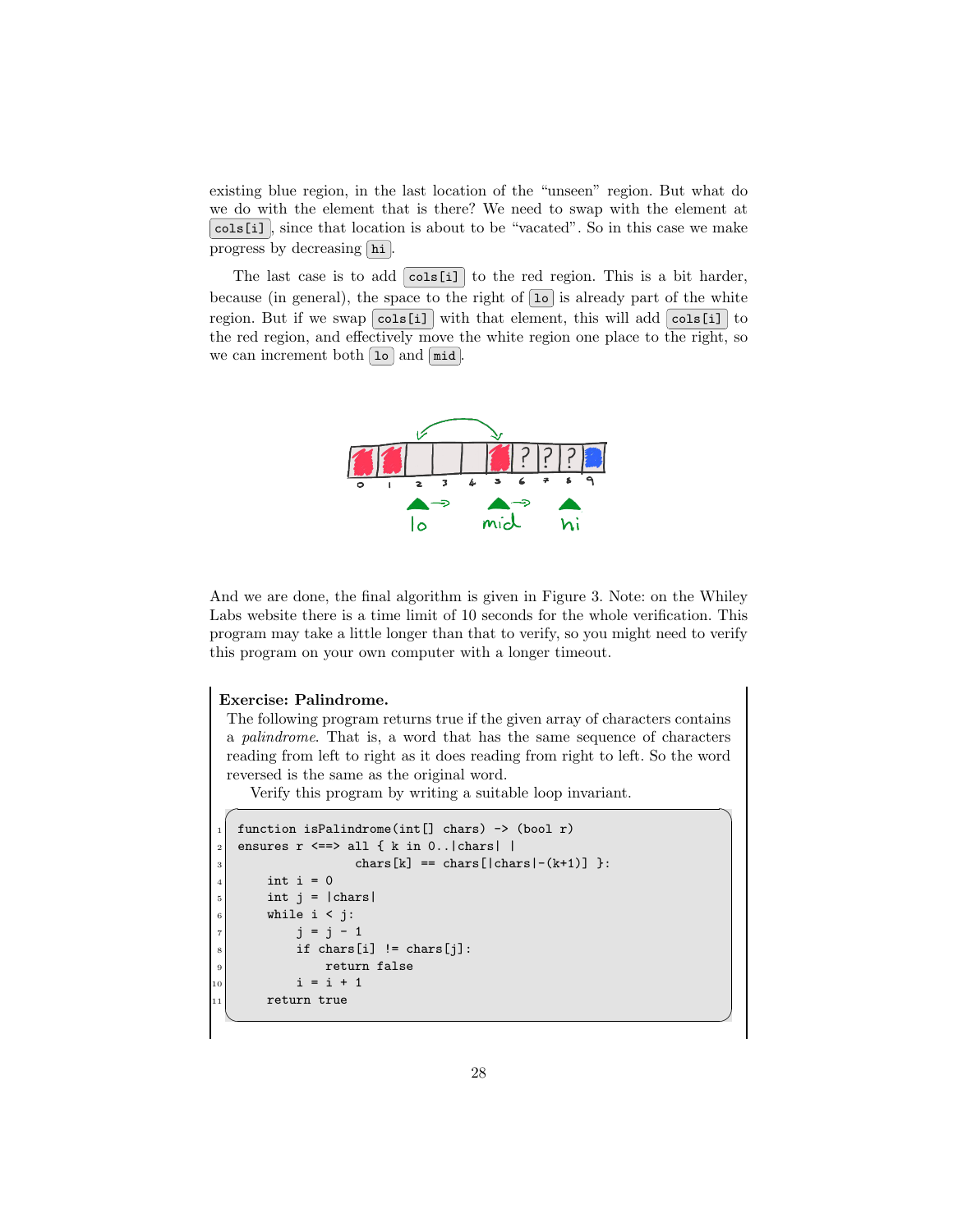```
✎ ☞
  function partition(Color[] cols) -> (Color[] ncols)
2 \mid // Must have at least one colour in the input array
3 requires |cols| > 01/ Output array same size and input array
  ensures |ncols| == |cols|6 // Resulting array is sorted
  ensures all { k in 1..|ncols| | ncols[k-1] <= ncols[k] }:
      nat lo = 09 nat mid = 0
_{10} int hi = |cols|11 // copy output to input
12 ncols = cols
|13| //
14 while mid < hi
|15| // size of cols does not change
_{16} where |cols| == |ncols|17 // invariants between markers
18 where \log = mid && hi <= \log19 // All elements up to lo are RED
20 where all \{ i \text{ in } 0 \dots 10 \mid \text{ncols}[i] == RED \}_{21} // All elements between lo and mid are WHITE
22 where all { i in lo .. mid | ncols[i] == WHITE }
23 // All elements from hi upwards are BLUE
24 where all { i in hi .. |ncols| | ncols[i] == BLUE }:
\frac{25}{\sqrt{25}}_{26} if ncols[mid] == RED:
27 ncols[mid] = ncols[lo]
28 ncols[lo] = RED
29 lo = lo + 1
30 mid = mid + 1
31 else if ncols[mid] == BLUE:
32 hi = hi - 1
33 ncols[mid] = ncols[hi]
34 ncols[hi] = BLUE
35 else:
36 mid = mid + 1
37 //
38 return ncols
```
Fig. 3. Algorithm for solving the Dutch National Flag problem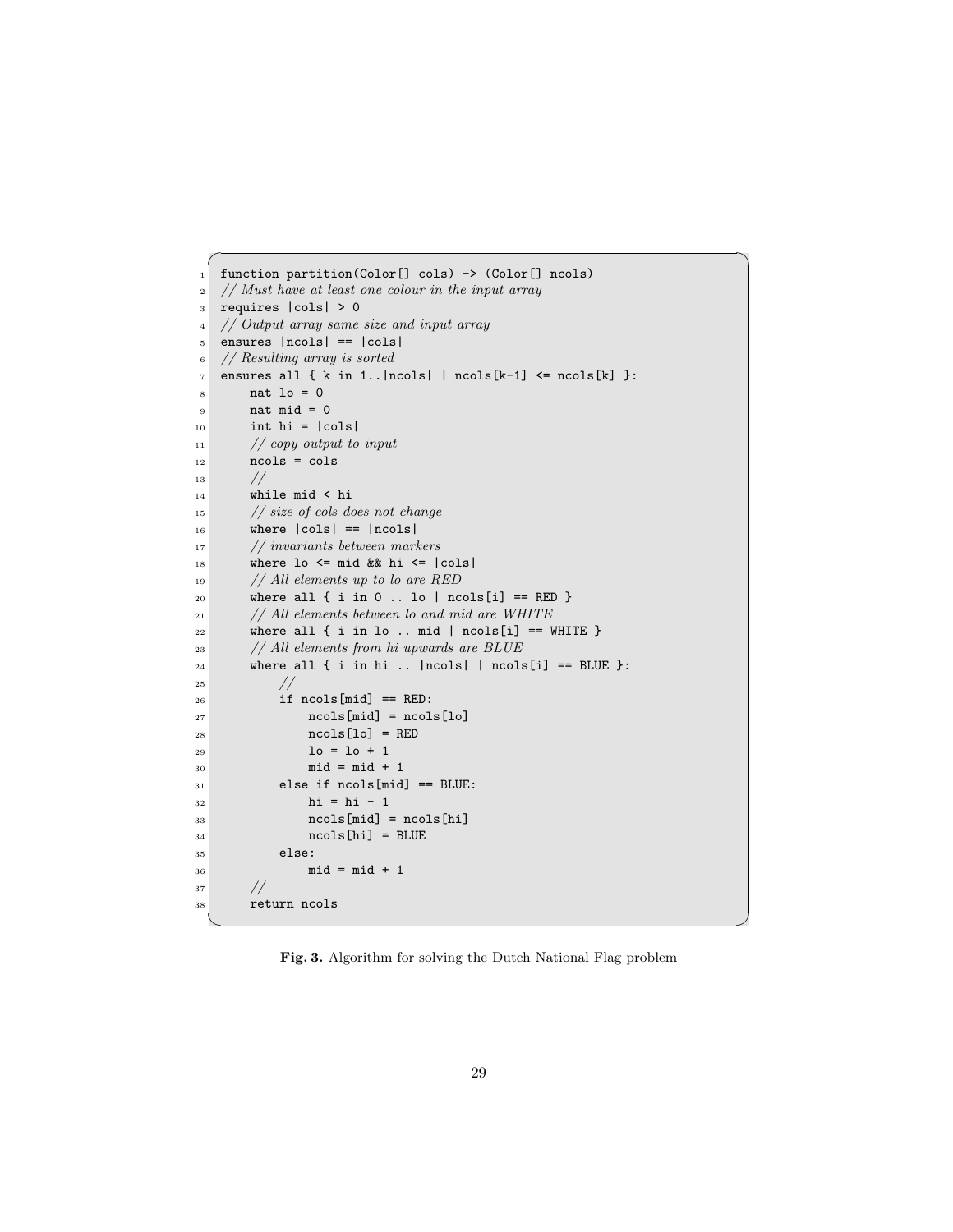### 7 Related Work

We discuss several related tools which provide similar functionality and operation to Whiley. In addition, we examine some of the techniques that underpin these tools.

#### 7.1 Tools

 $ESC/Java \& JML$ . The Extended Static Checker for Java (ESC/Java) is one of the most influential tools in the area of verifying compilers [28]. The ECS/Java tool was based on earlier work that developed the ESC/Modula-3 tool [23]. The tool provides a verifying compiler for Java programs whose specifications are given as annotations in a subset of JML [12, 41]. The following illustrates a  $\sqrt{2}$ simple method in JML which ESC/Java verifies as correct:

```
4 \times @ requires n \geq 0;
    @ ensures \result >= 0;
    @*/public static int method(int n) {
     int i = 0;
     /∗@ maintaining i > = \old(i); */
     while(i < n) { i = i + 1; }
8 return i;
9 }
```
Here, we can see preconditions and postconditions are given for the method, along with an appropriate loop invariant. Recalling our discussion from §6.2,  $\delta$  \old(i) refers to i on entry to the loop and, hence, we have  $\delta$  \old(i)==0 holds in this case.

 $\overline{\phantom{a}}$ 

The ESC/Java tool makes some unsound assumptions when verifying programs. In particular, arithmetic overflow is ignored and loops are treated unsoundly by simply unrolling them for a fixed number of iterations. The tool also provides limited support for reasoning about dynamic memory through the use of ownership annotations and assignable clauses for expressing frame conditions. ESC/Java has been demonstrated in some real-world settings. For example, Cataño and Huisman used it to check specifications given for an independently developed implementation of an electronic purse [11]. Unfortunately the development of JML and its associated tooling has stagnated over the last decade, although has more recently picked up again through the OpenJML initiative [18, 54, 17].

 $Spec \#$ . This system followed ESC/Java and benefited from many of the insights gained in that project. Spec# added proper support for handling loop invariants [6], for handling safe object initialisation [26] and allowing temporary violations of object invariants through the expose keyword [45]. The latter is necessary to address the so-called packing problem which was essentially ignored by ESC/Java [7]. Another departure from ESC/Java was the use of the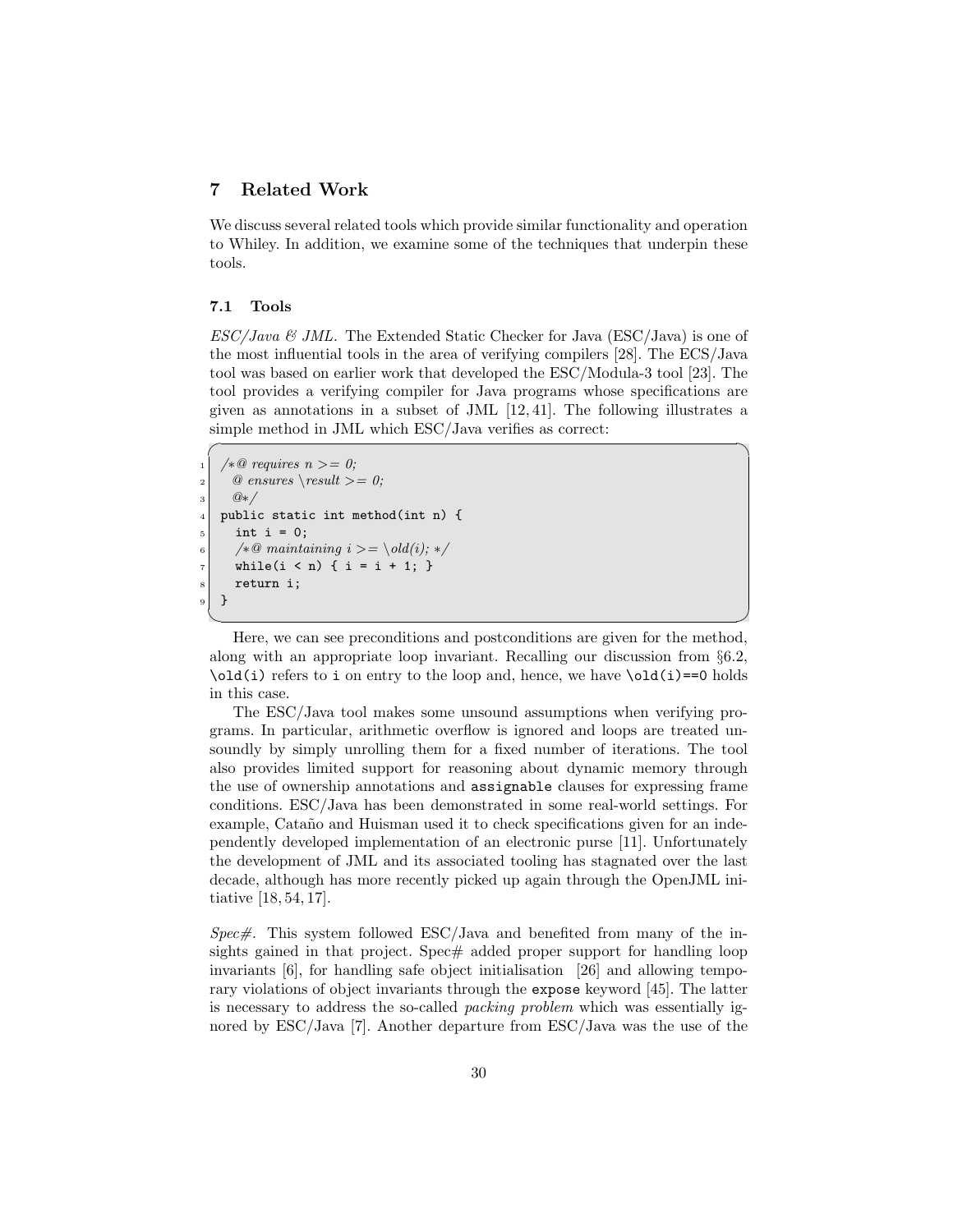BOOGIE intermediate language for verification (as opposed to guarded commands) [5], and the Z3 automated theorem prover (as opposed to Simplify) [49]. Both of these mean that  $Spec \#$  is capable of verifying a wider range of programs than ESC/Java.

Although the Spec# project has now finished, the authors did provide some invaluable reflections on their experiences with the project [6]. Amongst many other things, they commented that:

"Of the unsound features in ESC/Java, many were known to have solutions. But two open areas were how to verify object invariants in the presence of subclassing and dynamically dispatched methods (. . . ) as well as method framing."

A particular concern was the issue of method re-entrancy, which is particularly challenging to model correctly. Another interesting insight given was that:

"If we were to do the Spec# research project again, it is not clear that extending an existing language would be the best strategy."

The primary reason for this was the presence of constructs that are difficult for a verifier to reason about, and also the challenge for a small research group in maintaining compatibility with a large and evolving language.

Finally, the Spec# project lives on in various guises. For example, VCC verifies concurrent C code and was developed by reusing much of the tool chain from Spec# [16]. VCC has been successfully used to verify Microsoft's Hyper-V hypervisor. Likewise, Microsoft recently introduced a *Code Contracts* library in .NET 4.0 which was inspired by the Spec $#$  project (though mostly focuses on runtime checking).

Dafny. This is perhaps the most comparable related work to Whiley, and was developed independently at roughly the same time [44, 43]. That said, the goals of the Dafny project are somewhat different. In particular, the primary goal of Dafny to provide a proof-assistant for verifying algorithms rather than, for example, generating efficient executable code. In contrast, Whiley aims to generate code suitable for embedded systems [56, 50, 57]. Dafny is an imperative language with simple support for objects and classes without inheritance. Like Whiley, Dafny employs unbound arithmetic and distinguishes between pure and impure functions. Dafny provides algebraic data types (which are similar to Whiley's recursive data types) and supports immutable collection types with value semantics that are primarily used for ghost fields to enable specification of pointer-based programs. Dynamic memory allocation is possible in Dafny, but no explicit deallocation mechanism is given and presumably any implementation would require a garbage collector.

Unlike Whiley, Dafny also supports generic types and dynamic frames [38]. The latter provides a suitable mechanism for reasoning about pointer-based programs. For example, Dafny has been used successfully to verify the Schorr-Waite algorithm for marking reachable nodes in an object graph [44]. Finally, Dafny has been used to successfully verify benchmarks from the VSTTE'08 [46], VS-COMP'10 [39], VerifyThis'12 [36] challenges (and more).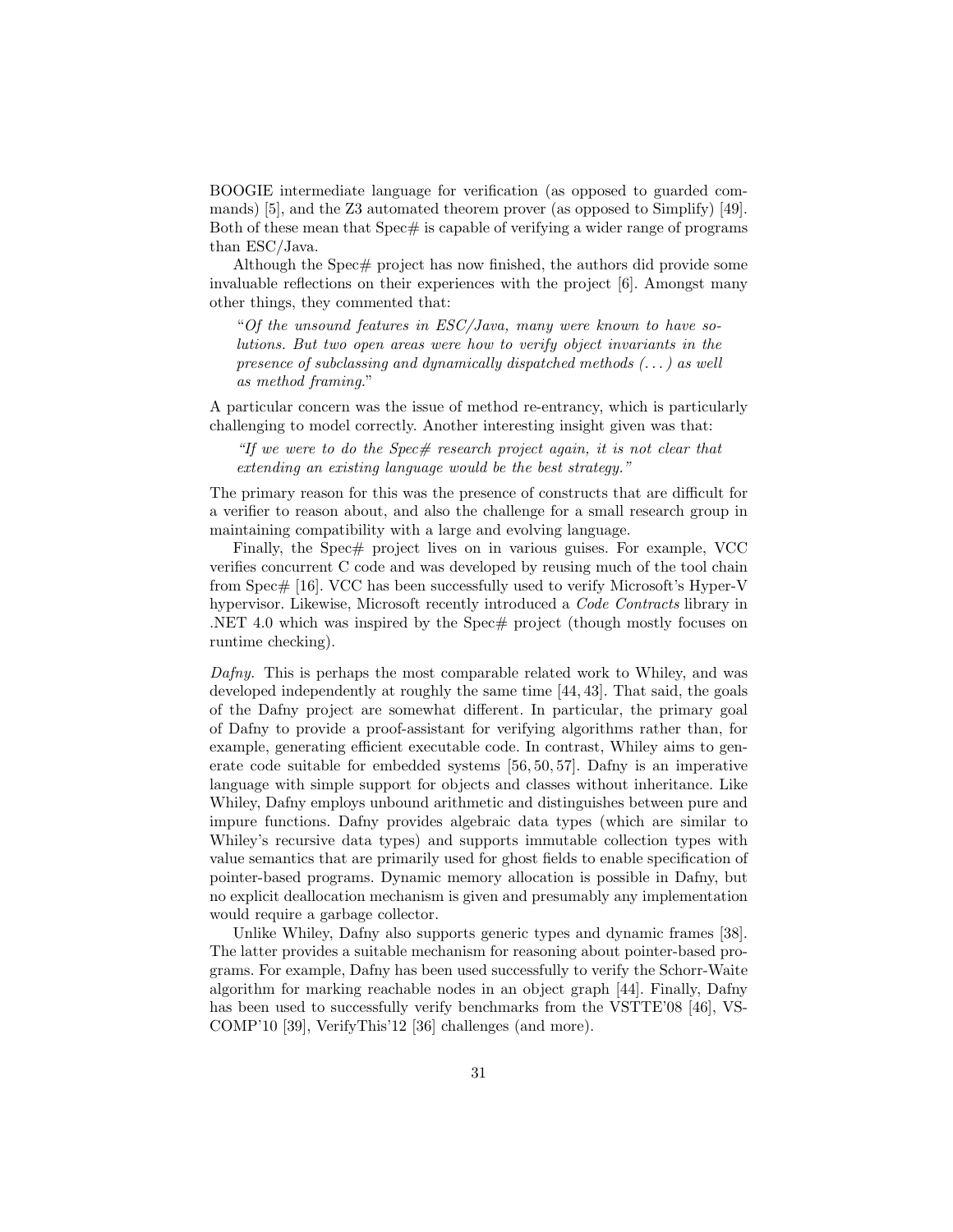#### 7.2 Techniques

Hoare provided the foundation for formalising work in this area with his seminal paper introducing Hoare Logic [34]. This provides a framework for proving that a sequence of statements meets its postcondition given its precondition. Unfortunately Hoare logic does not tell us how to construct such a proof; rather, it gives a mechanism for checking a proof is correct. Therefore, to actually verify a program is correct, we need to construct proofs which satisfy the rules of Hoare logic.

The most common way to automate the process of verifying a program is with a verification condition generator. As discussed in §5.4, such algorithms propagate information in either a forwards or backwards direction. However, the rules of Hoare logic lend themselves more naturally to the latter [31]. Perhaps for this reason, many tools choose to use the weakest precondition transformer. For example, ESC/Java computes weakest preconditions [28], as does the Why platform  $[27]$ , Spec $\#$  [8], LOOP [37], JACK [9] and SnuggleBug [13]. This is surprising given that it leads to fewer verification conditions and, hence, makes it harder to generate useful error messages (recall our discusion from §5.4). To workaround this, Burdy et al. embed path information in verification conditions to improve error reporting [9]. A similar approach is taken in ESC/Java, but requires support from the underlying automated theorem prover [22]. Denney and Fischer extend Hoare logic to formalise the embedding of information within verification conditions [21]. Again, their objective is to provide useful error messages.

A common technique for generating verification conditions is to transform the input program into passive form [23, 28, 8, 33]. Here, the control-flow graph of each function is converted using standard techniques into a reducible (albeit potentially larger) graph. This is then further reduced by eliminating loops to leave an acyclic graph, before a final transformation into *Static Single Assign*ment form  $(SSA)$  [19, 20]. The main advantage is that, after this transformation, generating verification conditions becomes straightforward. Furthermore, the technique works well for unstructured control flow and can be tweaked to produced compact verification conditions [29, 42, 3, 2].

Dijkstra's Guarded Command Language provides an alternative approach to the generation of verification conditions [24]. In this case, the language is far removed from the simple imperative language of Hoare logic and, for example, contains only the sequence and non-deterministic choice constructs for handling control-flow. There is rich history of using guarded commands as an intermediate language for verification, which began with the ECS/Modula-3 tool [23]. This was continued in ESC/Java and, during the later development of Spec#, a richer version (called Boogie) was developed [5]. Such tools use guarded commands as a way to represent programs that are in passive form (discussed above) in a human-readable manner. As these programs are acyclic, the looping constructs of Dykstra's original language are typically ignored.

Finally, it is worth noting that Frade and Pinto provide an excellent survey of verification condition generation for simple While programs [31]. They pri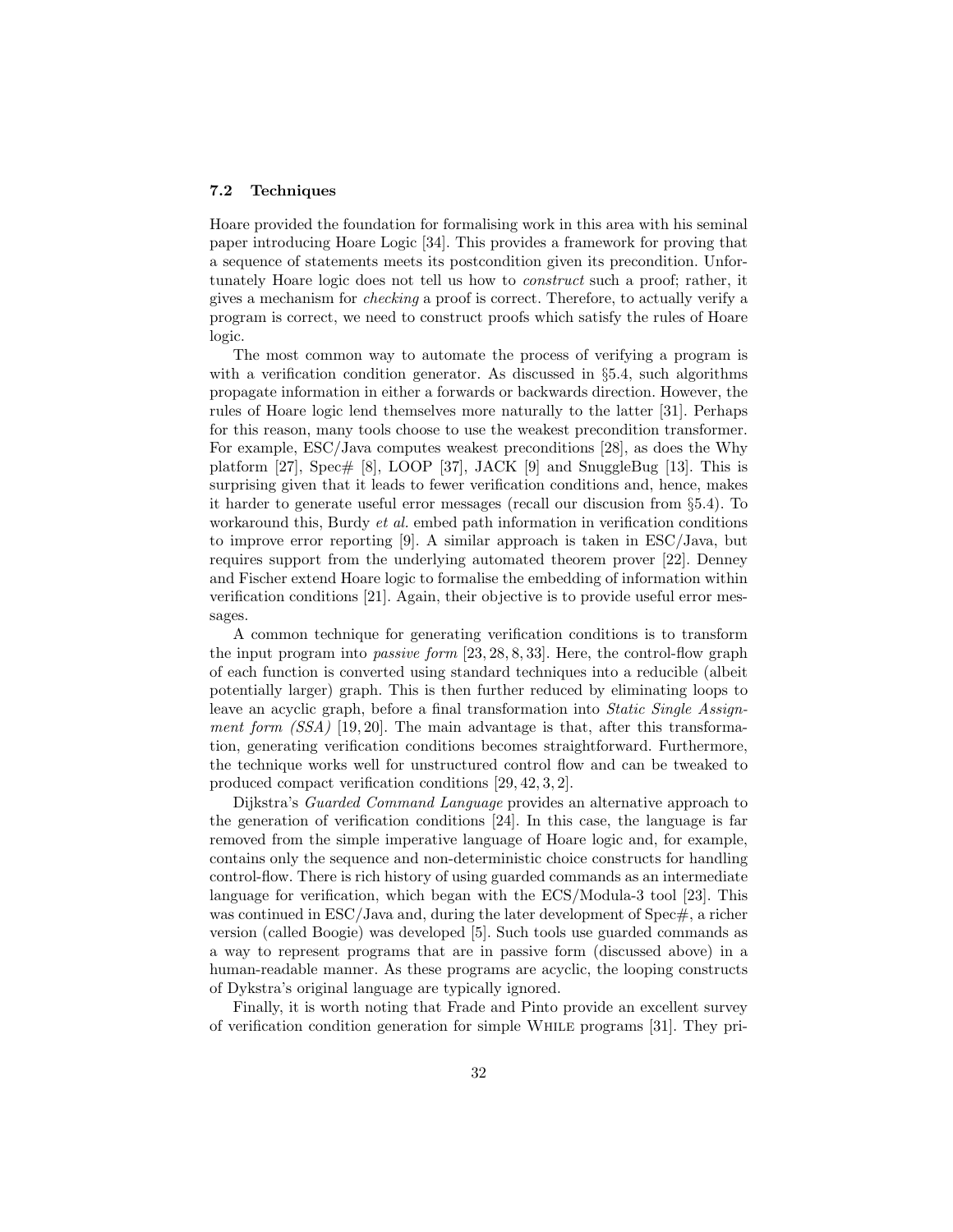marily focus on Hoare Logic and various extensions, but also explore Dijkstra's Guarded Command Language. They consider an extended version of Hoare's While Language which includes user-provided loop invariants. They also present an algorithm for generating verification conditions based on the weakest precondition transformer.

### 8 Conclusions

In this chapter we have introduced the basic ideas of verifying simple imperative code. With just the executable code, a verifying compiler does not know what the program is intended to to do, so all it can verify is that the code will execute without errors such as: array indexes out of bounds, division by zero.

But if we add some specification information, such as preconditions to express the input assumptions and postconditions to express the desired results, then the verifying compiler can check much richer properties. If the postconditions are strong enough to express the complete desired behavior of the function, then the verifying compiler can even check full functional correctness.

In practice, the reasoning abilities of verifying compilers are gradually improving with time, and at the current point in time it is usually necessary to annotate our programs with extra information to aid verification, such as loop invariants and data invariants. One can argue that it is good engineering practice to document these properties for other human readers anyway, even if the verifying compiler did not need them. But in the future, we envisage that verification tools will become smarter about inferring obvious invariants, which will gradually reduce the burden on human verifiers.

### 9 Acknowledgements

Thanks to all the students and researchers who have contributed to the development of Whiley. The slides used to present this tutorial at SETSS were based on David Pearce's slides for the SWEN224 (Software Correctness) course at Victoria University of Wellington, 2015-2016. Thanks to the students of those classes for their feedback and comments. Thanks to Professor Zhiming LIU for organising SETSS 2018.

# Appendix A: Sample Answers to Selected Exercises

This appendix gives sample solutions to the exercises that cannot be checked using the online Whiley Labs website.

### Answer: Return Statement.

- Q1) What knowledge do we have at the point of return?
- **A1)** At the point of return the final value of  $x$  is returned, so we know that  $\mathbf{r} = \mathbf{x}_0 + \mathbf{1}$ , where  $\mathbf{x}_0$  is the initial value of the input parameter x.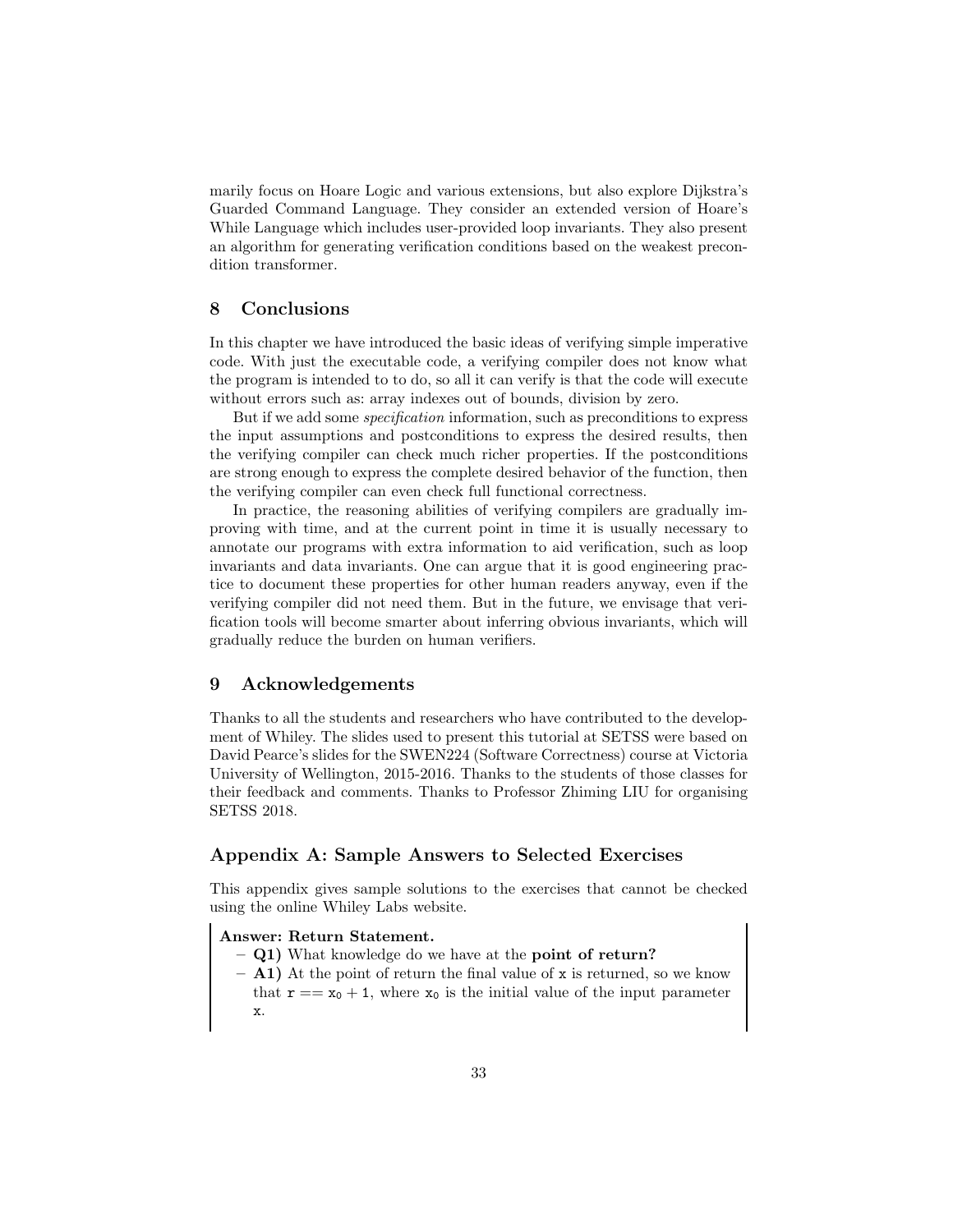- $-$  Q2) Is this enough to establish the postcondition?
- $-$  A2) Yes, because  $r = x_0 + 1$  implies  $r > x_0$ , which is equivalent to the desired postcondition.

#### Answer: Specification versus Implementation.

- $Q1$ ) Do these values satisfy the *specification* of increment()?
- $\mathbf{A1}$ ) Yes. For example x=0, y=2 satisfies the ensures clause.
- $Q2$ ) Do these values satisfy the *implementation* of increment()?
- $-$  A2) No. The counterexample values are do not satisfy  $y=x+1$ , even though that is what the implementation does. This is because the verifier only uses the published specification properties of the function to help verify function calls, not the extra details of the function implementation. This separation of concerns makes modular verification possible.

### References

- 1. Agency, E.S.: Ariane 5: Flight 501 failure. report by the enquiry board (1996)
- 2. Babic, D., Hu, A.J.: Exploiting shared structure in software verification conditions. In: Haifa Verification Conference. LNCS, vol. 4899, pp. 169–184. Springer (2007)
- 3. Babic, D., Hu, A.J.: Structural abstraction of software verification conditions. In: Proceedings of Conference on Computer Aided Verification (CAV). LNCS, vol. 4590, pp. 366–378. Springer-Verlag (2007)
- 4. Back, R.J.R., von Wright, J.: Refinement Calculus: A Systematic Approach. Graduate Texts in Computer Science, Springer-Verlag (1998)
- 5. Barnett, M., Chang, B.E., DeLine, R., Jacobs, B., Leino, K.R.M.: Boogie: A modular reusable verifier for object-oriented programs. In: Proceedings of the Formal Methods for Components and Objects (FMCO). pp. 364–387 (2006)
- 6. Barnett, M., Fähndrich, M., Leino, K.R.M., Müller, P., Schulte, W., Venter, H.: Specification and verification: the Spec# experience. Communications of the ACM 54(6), 81–91 (2011)
- 7. Barnett, M., DeLine, R., Fähndrich, M., Leino, K.R.M., Schulte, W.: Verification of object-oriented programs with invariants. Journal of Object Technology  $3(6)$ , 27–56 (2004)
- 8. Barnett, M., Leino, K.R.M.: Weakest-precondition of unstructured programs. In: Proceedings of the Workshop on Program Analysis for Software Tools and Engineering (PASTE). pp. 82–87. ACM Press (2005)
- 9. Burdy, L., Requet, A., Lanet, J.L.: Java applet correctness: a developer-oriented approach. In: Proceedings of the Symposium on Formal Methods Europe (FME). LNCS, vol. 2805, pp. 422–439. Springer-Verlag (2003)
- 10. Carvalho, M., DeMott, J., Ford, R., Wheeler, D.: Heartbleed 101. IEEE Security & Privacy 12(4), 63–67 (2014)
- 11. Cata˜no, N., Huisman, M.: Formal specification and static checking of Gemplus' electronic purse using ESC/Java. In: Proceedings of the Symposium on Formal Methods Europe (FME). LNCS, vol. 2391, pp. 272–289. Springer-Verlag (2002)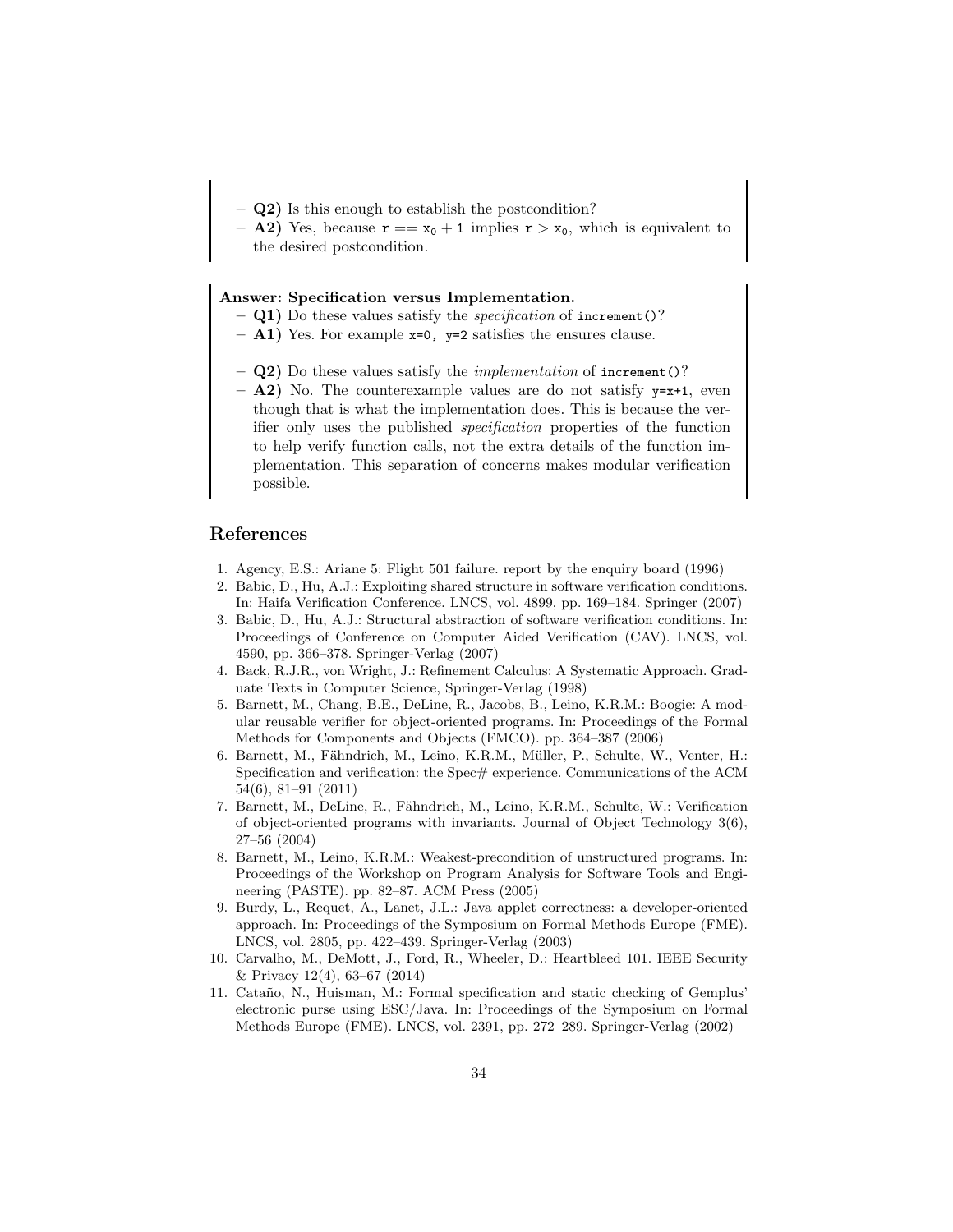- 12. Chalin, P., Rioux, F.: JML runtime assertion checking: Improved error reporting and efficiency using strong validity. In: Proceedings of the Symposium on Formal Methods (FM). LNCS, vol. 5014, pp. 246–261. Springer-Verlag (2008)
- 13. Chandra, S., Fink, S.J., Sridharan, M.: Snugglebug: a powerful approach to weakest preconditions. In: Proceedings of the ACM conference on Programming Language Design and Implementation (PLDI). pp. 363–374. ACM Press (2009)
- 14. Charette, R..: This car runs on code. IEEE Spectrum (2009)
- 15. Charette, R.N.: Why software fails. IEEE Spectrum 42(9), 42–49 (2005)
- 16. Cohen, E., Dahlweid, M., Hillebrand, M., Leinenbach, D., Moskal, M., Santen, T., Schulte, W., Tobies, S.: VCC: A practical system for verifying concurrent C. In: Proceedings of the Conference on Theorem Proving in Higher Order Logics (TPHOL). pp. 23–42 (2009)
- 17. Cok, D.R.: OpenJML: JML for Java 7 by extending OpenJDK. In: Proceedings of the NASA Formal Methods Symposium. LNCS, vol. 6617, pp. 472–479. Springer-Verlag (2011)
- 18. Cok, D.R.: OpenJML: Software verification for Java 7 using JML, OpenJDK, and eclipse. In: Proceedings of the Workshop on Formal Integrated Development Environment (F-IDE). vol. 149, pp. 79–92 (2014)
- 19. Cytron, R., Ferrante, J., Rosen, B., Wegman, M., Zadeck, F.K.: An efficient method of computing static single assignment form. In: Proceedings of the ACM symposium on the Principles Of Programming Languages (POPL). pp. 25–35 (1989)
- 20. Cytron, R., Ferrante, J., Rosen, B.K., Wegman, M.N., Zadeck, F.K.: Efficiently computing static single assignment form and the control dependence graph. ACM Transactions on Programming Languages and Systems 13(4), 451–490 (1991)
- 21. Denney, E., Fischer, B.: Explaining verification conditions. In: Proceedings of the Conference on Algebraic Methodology and Software Technology (AMAST). LNCS, vol. 5140, pp. 145–159. Springer (2008)
- 22. Detlefs, D., Nelson, G., Saxe, J.B.: Simplify: A theorem prover for program checking. Journal of the ACM 52(3), 365–473 (2005)
- 23. Detlefs, D.L., Leino, K.R.M., Nelson, G., Saxe, J.B.: Extended static checking. SRC Research Report 159, Compaq Systems Research Center (1998)
- 24. Dijkstra, E.W.: Guarded commands, nondeterminancy and formal derivation of programs. Communications of the ACM 18, 453–457 (1975)
- 25. Durumeric, Z., Kasten, J., Adrian, D., Halderman, A., Bailey, M., Li, F., Weaver, N., Amann, J., Beekman, J., Payer, M., Paxson, V.: The matter of heartbleed. In: Proc. Internet Measurement Conference (IMC). pp. 475–488. ACM Press (2014)
- 26. Fähndrich, M., Leino, K.R.M.: Declaring and checking non-null types in an objectoriented language. In: Proceedings of the ACM conference on Object-Oriented Programming, Systems, Languages and Applications (OOPSLA). pp. 302–312. ACM Press (2003)
- 27. Filliâtre, J.C., Marché, C.: The Why/Krakatoa/Caduceus platform for deductive program verification. In: Proceedings of Conference on Computer Aided Verification (CAV). LNCS, vol. 4590, pp. 173–177. Springer-Verlag (2007)
- 28. Flanagan, C., Leino, K., Lillibridge, M., Nelson, G., Saxe, J.B., Stata, R.: Extended static checking for Java. In: Proceedings of the ACM conference on Programming Language Design and Implementation (PLDI). pp. 234–245 (2002)
- 29. Flanagan, C., Saxe, J.B.: Avoiding exponential explosion: generating compact verification conditions. In: Proceedings of the ACM symposium on the Principles Of Programming Languages (POPL). pp. 193–205. ACM Press (2001)
- 30. Floyd, R.W.: Assigning meaning to programs. In: Proceedings of Symposia in Applied Mathematics. vol. 19, pp. 19–31. American Mathematical Society (1967)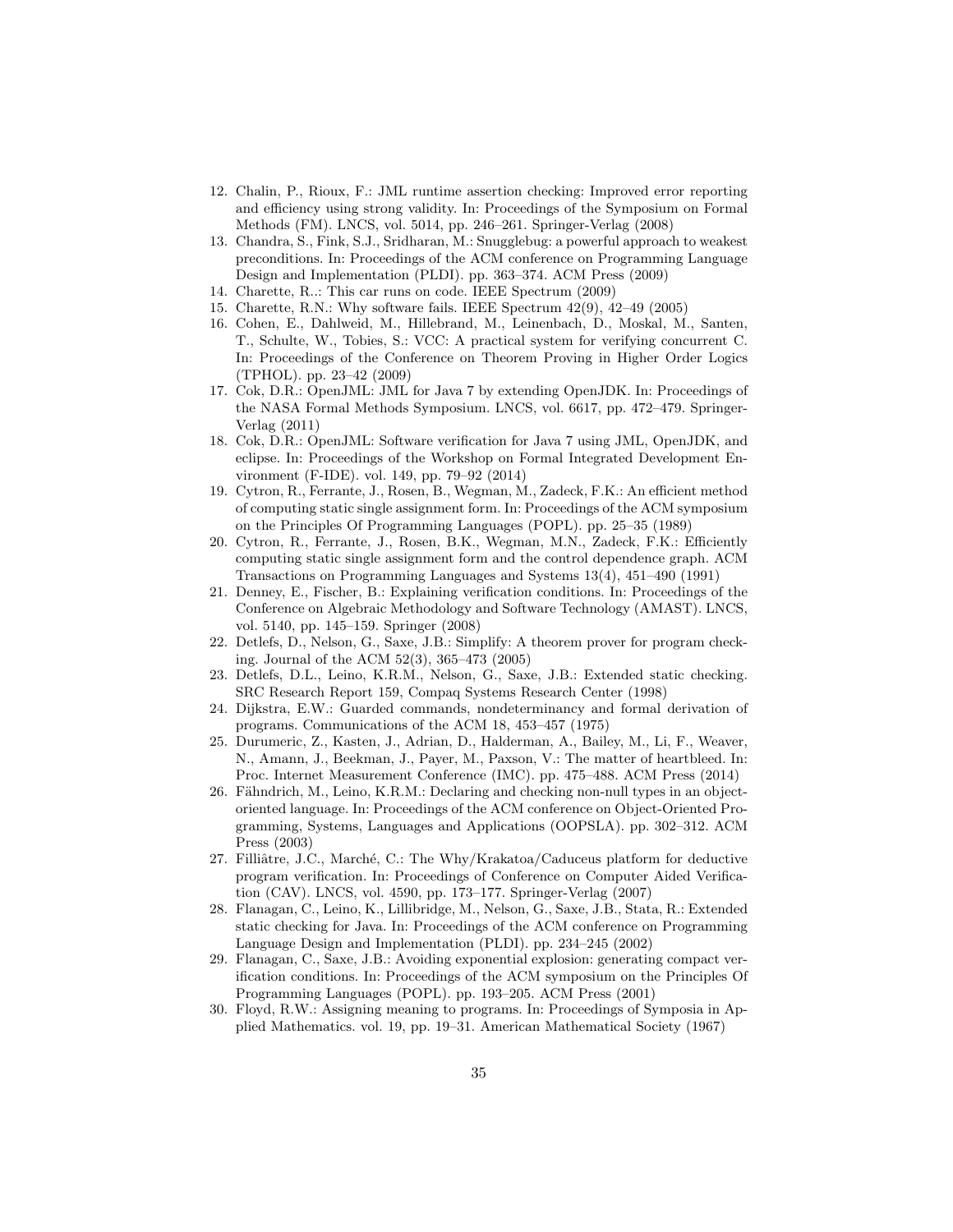- 31. Frade, M.J., Pinto, J.S.: Verification conditions for source-level imperative programs. Computer Science Review 5(3), 252–277 (2011)
- 32. Software problem led to system failure at dhahran, saudi arabia, gao report #b-247094, 1992
- 33. Grigore, R., Charles, J., Fairmichael, F., Kiniry, J.: Strongest postcondition of unstructured programs. In: Proceedings of the Workshop on Formal Techniques for Java-like Programs (FTFJP). pp. 6:1–6:7. ACM Press (2009)
- 34. Hoare, C.A.R.: An axiomatic basis for computer programming. CACM 12, 576–580 (1969)
- 35. Holzmann, G.J.: Out of bounds. IEEE Software 32(6), 24–26 (2015)
- 36. Huisman, M., Klebanov, V., Monahan, R.: Verifythis verification competition 2012 - organizer's report (2013)
- 37. Jacobs, B.: Weakest pre-condition reasoning for Java programs with JML annotations. Journal of Logic and Algebraic Programming 58(1–2), 61–88 (2004)
- 38. Kassios, I.: Dynamic frames: Support for framing, dependencies and sharing without restrictions. In: Proceedings of the Symposium on Formal Methods (FM). pp. 268–283 (2006)
- 39. Klebanov, V., M¨uller, P., Shankar, N., Leavens, G.T., W¨ustholz, V., Alkassar, E., Arthan, R., Bronish, D., Chapman, R., Cohen, E., Hillebrand, M., Jacobs, B., Leino, K., Monahan, R., Piessens, F., Polikarpova, N., Ridge, T., Smans, J., Tobies, S., Tuerk, T., Ulbrich, M., Weiß, B.: The 1st verified software competition: Experience report (VSComp). In: Proceedings of the Symposium on Formal Methods (FM) (2011)
- 40. Ko, A.J., Dosono, B., Duriseti, N.: Thirty years of software problems in the news. In: Proceedings of the 7th International Workshop on Cooperative and Human Aspects of Software Engineering, CHASE 2014, Hyderabad, India, June 2-3, 2014. ACM Press (2014)
- 41. Leavens, G.T., Cheon, Y., Clifton, C., Ruby, C., Cok, D.R.: How the design of JML accommodates both runtime assertion checking and formal verification. Science of Computer Programming 55(1-3), 185–208 (Mar 2005)
- 42. Leino, K.R.M.: Efficient weakest preconditions. Information Processing Letters 93(6), 281–288 (2005)
- 43. Leino, K.R.M.: Developing verified programs with Dafny. In: Proceedings of the Conference on Verified Software: Theories, Tools, Experiments (VSTTE). pp. 82– 82 (2012)
- 44. Leino, K.R.M.: Dafny: An automatic program verifier for functional correctness. In: Proceedings of the Conference on Logic for Programming, Artificial Intelligence, and Reasoning (LPAR). LNCS, vol. 6355, pp. 348–370. Springer-Verlag (2010)
- 45. Leino, K.R.M., Müller, P.: Using the Spec# language, methodology, and tools to write bug-free programs. In: LASER Summer School. LNCS, vol. 6029, pp. 91–139. Springer-Verlag (2008)
- 46. Leino, K., Monahan, R.: Dafny meets the verification benchmarks challenge. In: Proceedings of the Conference on Verified Software: Theories, Tools, Experiments (VSTTE). pp. 112–126 (2010)
- 47. Leveson, N., Turner, C.: An investigation of the Therac-25 accidents. IEEE Comp. 26(7), 18–41 (1993)
- 48. Morgan, C.: Programming from Specifications. Prentice Hall (1994), second Edition
- 49. de Moura, L., Bjørner, N.: Z3: An efficient SMT solver. In: Proceedings of the conference on Tools and Algorithms for the Construction and Analysis of Systems (TACAS). pp. 337–340 (2008)